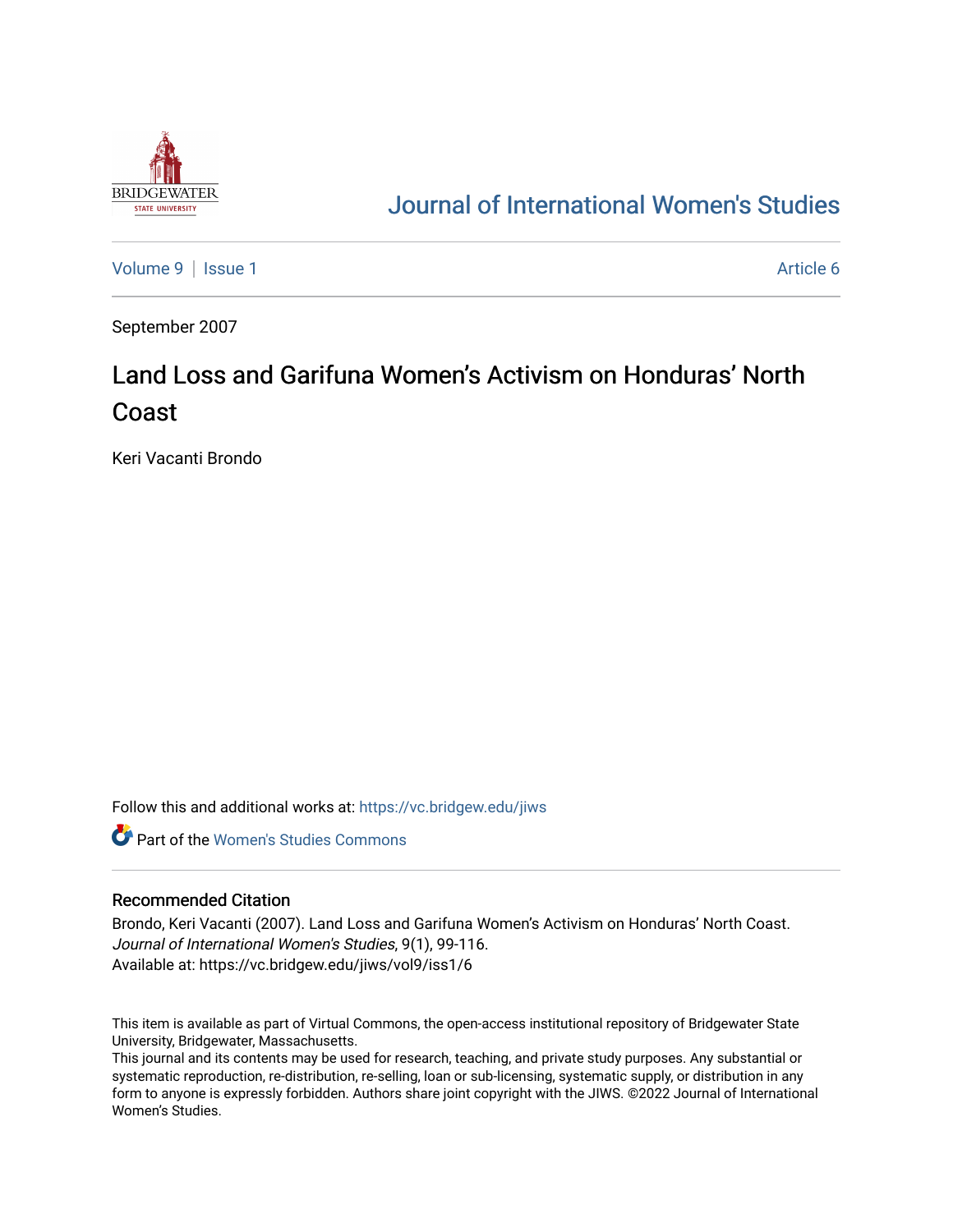## **Land Loss and Garifuna Women's Activism on Honduras' North Coast**

By Keri Vacanti Brondo<sup>1</sup>

## **Abstract2**

This paper reports on the gendered impacts of Honduras' neoliberal agrarian legislation within the context of tourism development. It draws on ethnographic research with the Afro-indigenous Garifuna to demonstrate how women have been most affected by land privatization on the north coast of Honduras. Garifuna communities are matrifocal and land had historically been passed through matrilineal lines. As the coastal land market expands, Garifuna women have lost their territorial control. The paper also treats Garifuna women's activism as they resist coastal development strategies and shifts in landholding. While women have been key figures in the Garifuna movement to title and reclaim lost ancestral land, the movement as a whole has yet to make explicit the gendered dimensions of the land struggle. The neglect may be attributed to the activists' adoption of an indigenous rights discourse.

*Keywords:* Women's Activism, Land Rights, Garifuna Indigeneity

#### **Introduction**

On May 30, 2005, Greogoria Flores, the head of Fraternal Black Honduran Organization (OFRANEH), a grassroots organization working to promote political and land rights of Garifuna communities, was shot and wounded in La Ceiba on her way to collect testimony to present before the Inter-American Court of Human Rights. A few months prior to this incident, the home of Miriam Miranda, OFRANEH's second in command, was searched by masked agents of Honduras' Criminal Investigative Division. The authorities, claiming to be searching for weapons and stolen goods, showed a search warrant that was signed by a judge but not directed at any particular individual. After the act of intimidation was publicized, the judge who signed the warrant explained it was an "intelligence error" (Human Rights First 2005). On August 6, 2006, 19-year-old Mirna Isabel Santos Thomas was forced out of her home in San Juan Tela, a Garifuna community on the coast of Honduras, by a group of masked men armed with AK-47s.

Journal of International Women's Studies Vol. 9 #1 November 2007 99

 1 Keri Brondo is an Assistant Professor of Anthropology at the University of Memphis. She is an applied anthropologist engaged in teaching and research in the areas of gender, development and social justice, organizational anthropology (NGOs and business), and applied participatory action research and assessment. She has over ten years of research experience in both urban and rural communities in Central America and the United States.

<sup>2</sup> This paper was inspired in conversation with Helen Safa, and I thank her for encouraging me to see that it come out in print. I also wish to thank the anonymous reviewers for JIWS, and my colleagues Tara Hefferan and Katherine Lambert-Pennington for their thoughtful feedback and suggestions that have helped me to refine my arguments. Most importantly, I am indebted to the residents of Sambo Creek, and in particular to the mothers and daughters of the community, who welcomed me into their homes and shared with me their experiences. The work of the many female activists who stand up for injustices imposed upon the Garifuna community cannot go unrecognized, and I thank them for sharing their struggles with me. Any errors in the paper are my own responsibility.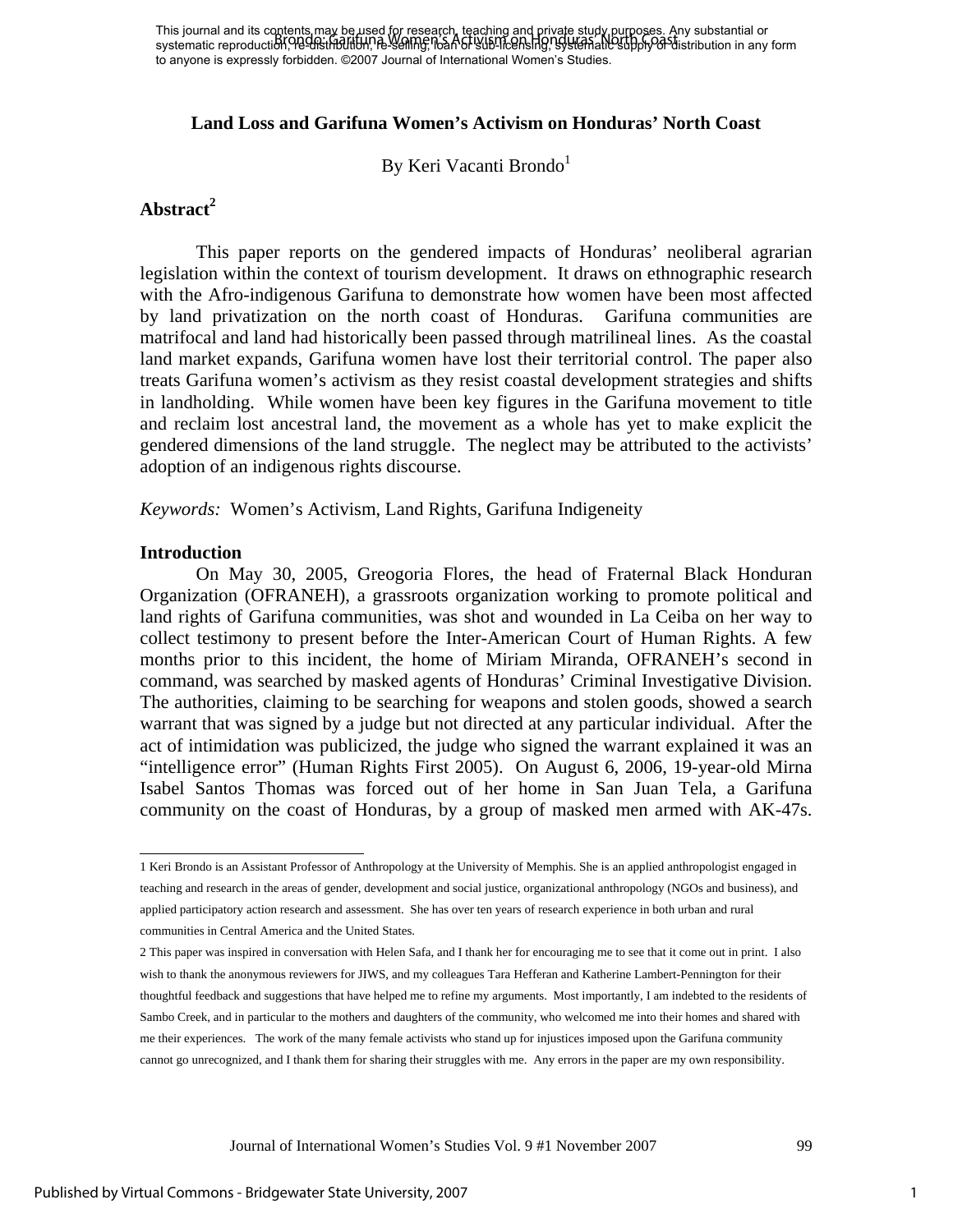She was found dead alongside a road outside of town the next morning (CODETS 2006). All of these women were targeted for their connections to the struggle to reclaim lost ancestral lands and resist Honduras' neoliberal policies that have enabled the increased privatization of communally held land<sup>3</sup>.

While land loss has spurred Garifuna women into action to defend and recuperate lost resources, Garifuna mobilization has not yet fully outlined how the processes of privatization and land loss have been gendered, with women bearing the brunt of the loss. This article considers the marginalization of gender-based issues in the struggle for Garifuna territorial recognition and recuperation on the coast of Honduras. Data on land ownership and land loss patterns from Sambo Creek, a Garifuna community located on the north coast of Honduras, are presented to illustrate the gendered effects of neoliberal agrarian legislation and land titling initiatives in Garifuna communities. Oral history accounts center around women's land loss, a point that is absent from the Garifuna movement to reclaim ancestral territory. The argument set forth here is that while territory in Garifuna communities is a "women's issue," highlighting this could serve to rupture a unified movement of indigenous peoples.

## **Background and Context**

The Garifuna are descendents of Africans and native Carib and Arawak Indians who have lived along the Central American coast since 1797, with communities dotting the coastline from Nicaragua up through Belize. Honduras has the largest Garifuna population, living in 48 distinct communities along the north coast. They have maintained a distinct cultural heritage and strong collective identity, which was internationally validated in 2003 by the United Nations Educational, Scientific, and Cultural Organization (UNESCO) declaration that they possess an "intangible cultural heritage" (see Cayetano and Cayetano 2005 for a discussion of the history behind the declaration). This proclamation recognizes that many key religious and cultural practices are inextricably linked to the land, and collective claim to community territory.<sup>4</sup> Collective rights to territory for indigenous and ethnic people has been confirmed through a series of international declarations and conventions, including the United Nations' Universal Declaration of the Rights of Indigenous Peoples, UNESCO's Declaration of Sán Jose and the International Labour Organization's (ILO) Convention Concerning Indigenous and Tribal Peoples in Independent Countries (commonly referred to as ILO

Journal of International Women's Studies Vol. 9 #1 November 2007 100

 3 These three cases are pulled out as illustrative of a theme. Other Garifuna activists, both female and male, involved in the land struggle have also suffered attacks.

<sup>4</sup> UNESCO defines an intangible cultural heritage as, "...the practices, representations, expressions, as well as the knowledge and skills, that communities, groups and, in some cases, individuals recognise as part of their cultural heritage… [such an intangible heritage is manifested through] oral traditions and expressions, including language as a vehicle of the intangible cultural heritage; performing arts; social practices, rituals and festive events; knowledge and practices concerning nature and the universe; traditional craftsmanship…The intangible cultural heritage is transmitted from generation to generation, and is constantly recreated by communities and groups, in response to their environment, their interaction with nature, and their historical conditions of existence. It provides people with a sense of identity and continuity, and its safeguarding promotes, sustains, and develops cultural diversity and human creativity" (United Nations Convention for the Safeguarding of the Intangible Cultural Heritage, http://portal.unesco.org/culture).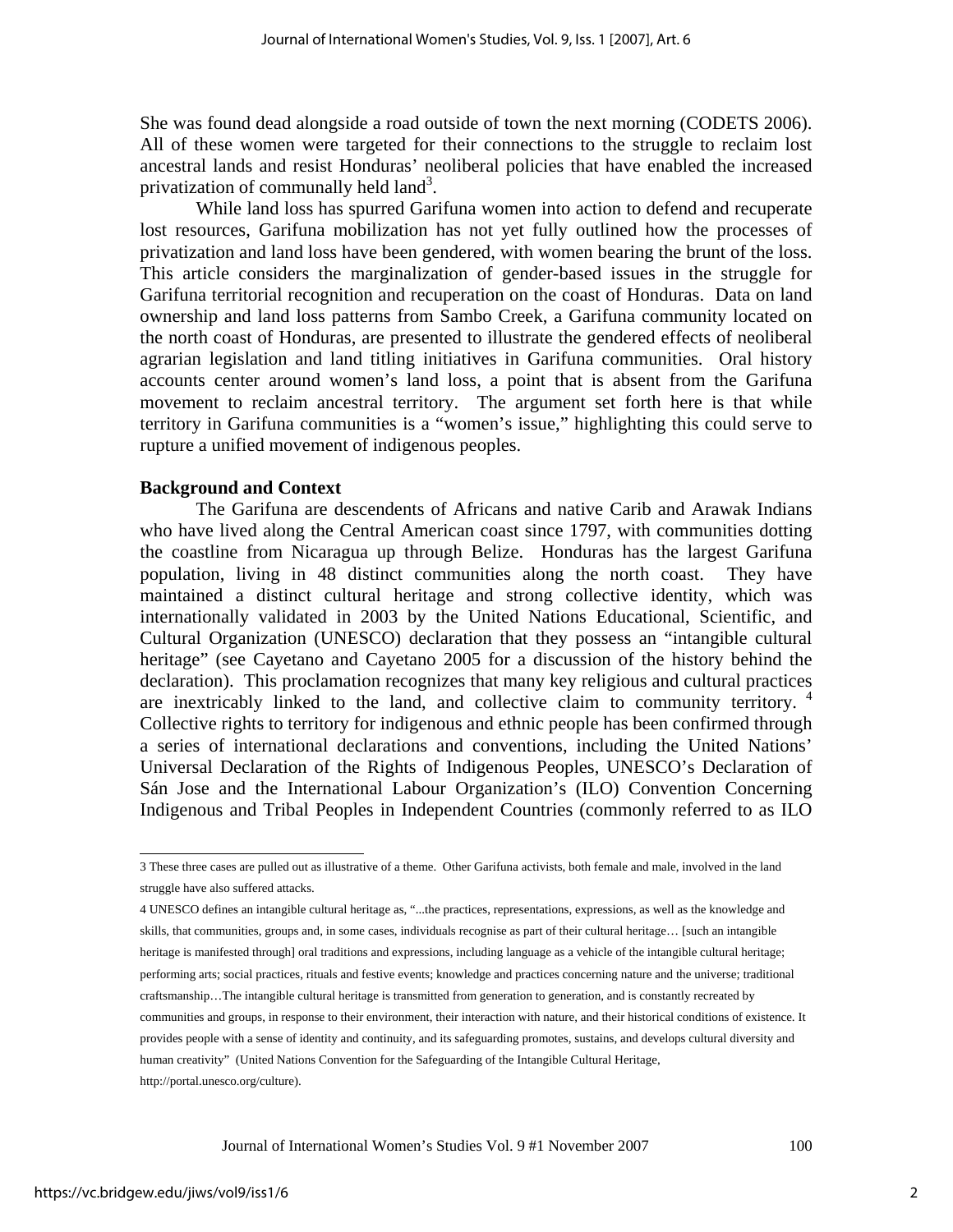#169).<sup>5</sup> Honduras has ratified all of these important conventions, providing a legal structure through which indigenous groups can make their claims.

Despite the international legal infrastructure that "protects" Honduran Garifuna collective territorial rights, Garifuna territory has undergone massive privatization. Traditionally, Garifuna land has been held in common with use rights granted to individual families, who could pass their rights to subsequent generations. In the past 30 years, much of this land has been privatized through what Garifuna activists refer to as "irregular processes." Such processes include encroachment, the use of intimidation, trickery, or outright theft by gunpoint to usurp land, and pressurized sales. Honduras' 1990s agrarian legislation has quickened the pace of privatization. The legislation discussed here falls in line with what Deere and Leon (2001) suggest are characteristic of nation-states that are seeking to redesign their agricultural institutions in order to facilitate neoliberalism.<sup>6</sup> "Getting agricultural institutions right" entails two processes: 1) dismantling the effects of the agrarian reform of previous decades, and 2) creating the conditions to enliven the land market.

The first significant move to "get their agricultural institutions right" was the 1992 passage of the Law for the Modernization and Development of the Agricultural Sector (LMA). The LMA promoted foreign and domestic investment in agriculture by accelerating land titling and enabling land cooperative members to break up their holdings into small plots to be sold as private lands. At this time, many small landowners suffering from economic hardship chose to sell their land. The passage of this law effectively ended the agrarian-reform legislation of the 1960s and early 1970s which regarded agricultural resources as fulfilling a social function; the new legislation privileged the law of supply and demand over redistribution programs aimed at addressing inequalities for the "common good."

The LMA legalized the process of land privatization in favor of investment, providing an impetus for increased privatization of Garifuna lands by foreigners interested in tourism and housing development. According to Garifuna activists, the lack of definitive property titles led national and international businessmen, military, and politicians to harass Garifuna into abandoning their lands (ODECO 2002). The data presented in this paper suggests that this process was gendered. While Garifuna land is held in common, use rights were historically passed through the matrilineal line. It is therefore women who were harassed into abandoning or selling their resources, and for the most part, their property was transferred to male hands.

At the same time as the LMA was passed, Honduras' National Agrarian Institute (INA, in its Spanish acronym) began issuing communal land titles of *domino pleno* 

 5 ILO 169 is the most significant international convention ratified by the Honduran state with regard to the Garífuna territorial

struggle. It was ratified by Honduras in 1994, after successful mobilization at the capital by Honduras' ethnic and indigenous groups. ILO 169 states that governments must respect the cultural and spiritual value that indigenous peoples attach to their lands, territories,

or both, and in particular, the collective nature of that relationship. Furthermore, they are tasked with safeguarding and guaranteeing the right of indigenous peoples to ownership of both the land they currently occupy as well as areas that they traditionally accessed for subsistence and other activities. See Brondo and Woods 2007 and Anderson 2000 for further discussion.

<sup>6</sup> Neoliberalism is used here to refer broadly to economic policies rooted in classical liberalism that replace state-led development programs with market-friendly approaches that emphasize free trade on the global market.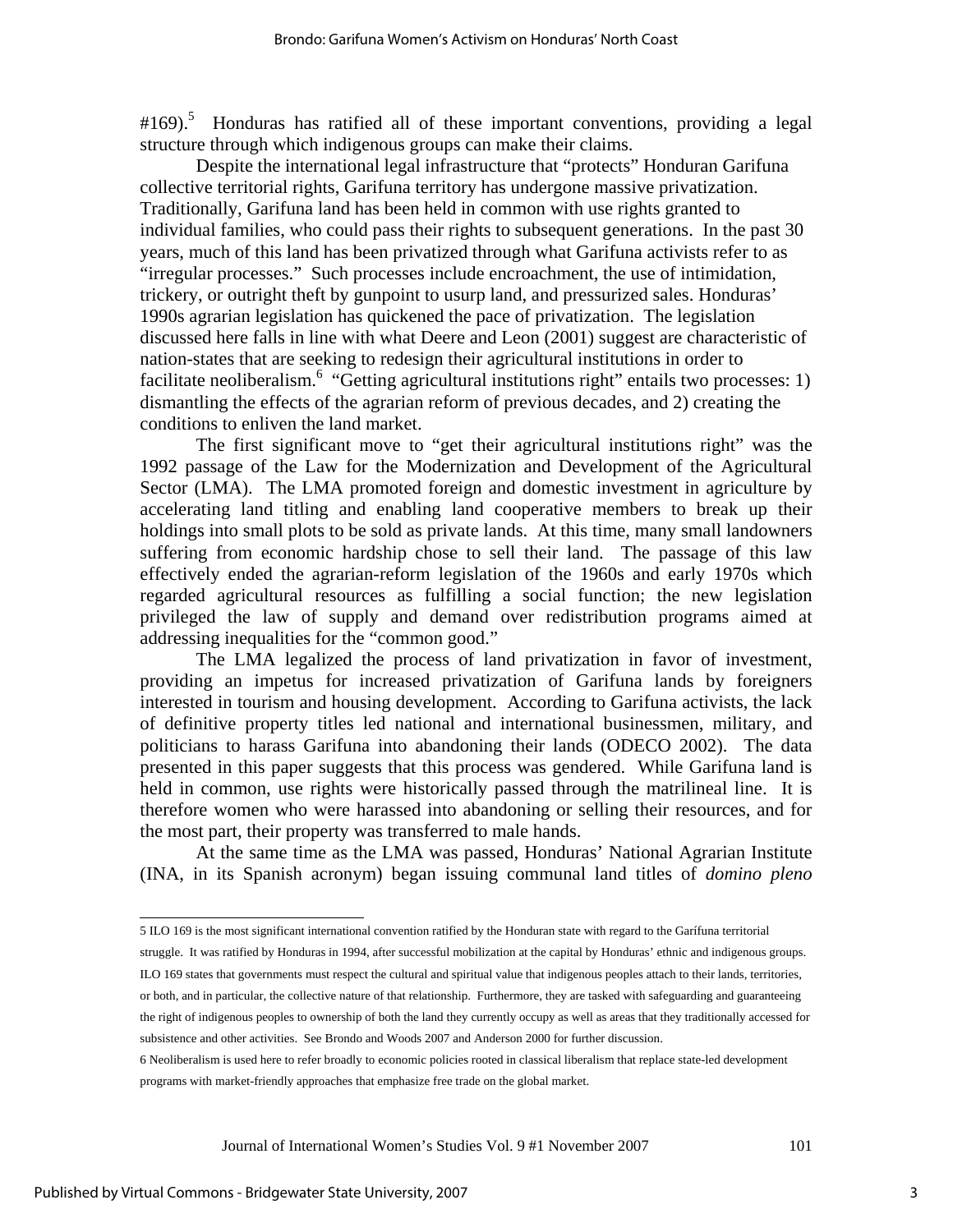(definitive titles of ownership) to Garifuna communities. Today, there are a total of 52 communal titles.<sup>7</sup> Recognizing land under a communal title means that improvements to the land (e.g., houses or other buildings) can be bought and sold by individuals within the community, but that the land remains inalienable and theoretically cannot be sold. All land, including that occupied by houses or other structures and land under cultivation, is held under the *Patronato* (i.e., village government) and use rights are passed through inheritance.

While on the one hand, it appears as though the communal titles were a positive gain for the Garifuna community (and in fact the titling programs did begin after significant mobilization efforts on behalf of Garifuna organizations), the communal land titles were actually another move to "get it right." The communal land titles created legal boundaries (i.e., titles that could be upheld in court) between Garifuna territories and areas of potential investment, and provided the security necessary to encourage foreign investment.<sup>8</sup>

Garifuna activists have rejected the communal land titles for two important reasons. First, the land titles leave out significant portions of ancestral territory. Second, communal landholding does not apply to land already privatized. That is, if a plot was privatized prior to the issuance of the communal title, it can be sold to non-native community members. In many cases, the vast majority of land within the borders identified under the communal land titles had already been privatized.

Today the coastal region is being promoted by the Honduran government and international lending institutions for massive tourism development, which further threatens their collective rights to land.<sup>9</sup> In July 2001, under the Honduran Poverty Reduction Strategy, the World Bank approved the Sustainable Coastal Tourism Project, a four-year program to enable the "development and management of tourism along the North Coast mainland, and the offshore Bay Islands of Honduras." The document advised that "a major land titling diagnostic on indigenous communities of the North Coast should recommend actions to formalize recognition of indigenous land rights, as well as satisfactory conflict resolution" (World Bank 2001). The World-Bank financed Honduran Lands Adminstration Program (PATH) respects land titles granted to outsiders within communal lands and permits the individualization of community land. PATH is the most recent attempt to "get it right" in Honduras, the effect of which has been to undermine Garifuna rights to collective territory and further disenfranchise women.

Both privatization and loss of ancestral cultivation and harvest land through the issuance of communal titles that exclude such territory are gendered processes, and these are the issues that female Garifuna activists are dying over. There are two main organizations that represent Honduras' Garifuna: the Honduran Black Fraternal Organization (*La Organización Fraternal Negro Hondureño* or OFRANEH), and the

Journal of International Women's Studies Vol. 9 #1 November 2007 102

 7 Before communal land titling began in 1992, Garifuna communities only held titles of occupation, which had been issued by the INA in the 1970s. However, titles of occupation are not secure documents; they merely state that a group of people occupies the land, but they do not grant ownership of that land to those people.

<sup>8</sup> Economists studying Honduran agricultural development (e.g., Lopez and Sanders 1992) have argued that the disincentive to invest in land that is not securely held translates into production inefficiency, defined as the land not meeting its potential for market output.

<sup>9</sup> Tourism has become Honduras' second largest source of foreign exchange, and is now a national development priority, with the government projecting the industry to generate 70,000 new direct and indirect jobs (Thorne 2005).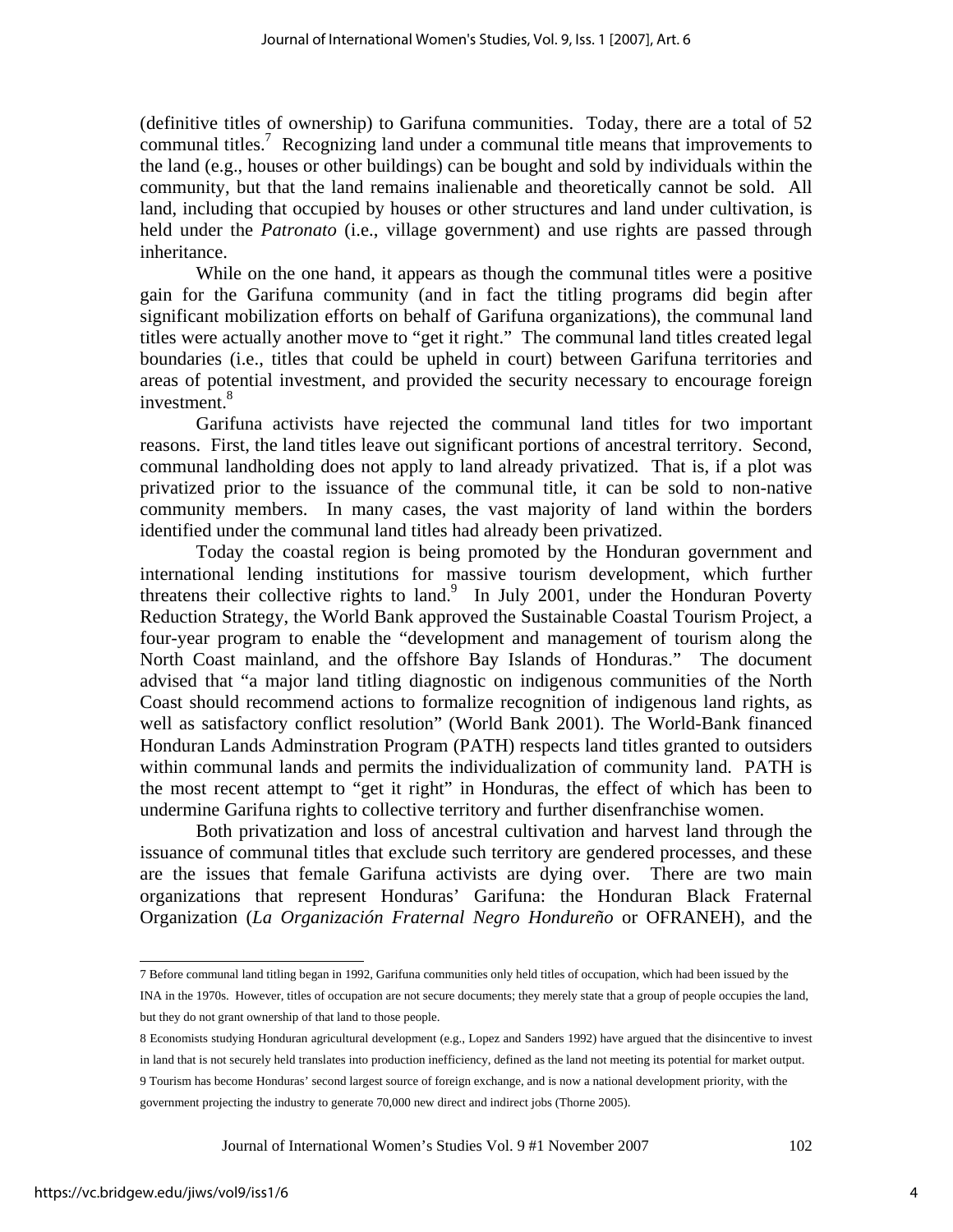Organization of Ethnic Community Development (*La Organización de Desarrollo Etnico Comunitario* or ODECO). OFRANEH is the older of the two organizations and is a grassroots organization working to promote political and land rights of Garifuna communities. ODECO splintered from OFRANEH in 1992 because its founding members had a different vision of how the Garifuna population should interact with development policies and the land struggle. ODECO's approach draws more on inclusion and integration into development planning and programs, while OFRANEH emphasizes resistance to Honduras' neoliberal economic development model (Brondo 2006: 114-140).

## **Data and Methods**

The data presented in this paper was collected during thirteen months of fieldwork between June 2000 and October 2002, and the archiving of public activist statements through January 2005. Multiple methods of data collection were used, including interviews following a semi-structured protocol, unstructured interviewing, archival research, direct observation, and participant observation. Ninety-one interviews were conducted with the following groups of people: Garifuna and Mestizo community members in Sambo Creek, tourism operators, hotel owners and staff in La Ceiba and Sambo Creek, organizational leaders and activists from Honduras' two Garifuna organizations, ODECO and OFRANEH**,** officials from the Honduran Institute of Tourism, and officials from the regional office (i.e., La Ceiba) for the National Agrarian Institute. The majority of interviews were not tape-recorded, and therefore many of the quotations offered in this text are not verbatim and were transcribed from handwritten notes.

A significant portion of the data presented in this paper draws on a household sample in the community of Sambo Creek. Sambo Creek is located on the North coast of Honduras, 20 kilometers from La Ceiba. La Ceiba is the third largest city in Honduras and a popular tourist destination. Investment in tourism infrastructure is on the rise in areas surrounding the city, much of which is Garifuna ancestral land. With its proximity to La Ceiba, Sambo Creek has witnessed significant changes in infrastructure, demographics and land tenure. The population has grown steadily over the last few decades. In 1981, McCommon (cited in Anderson 2000:88) reported a population of 1,196, stating that ninety percent were Garifuna and ten percent were Mestizo. In 1996, Anderson (2000:88) reported a population close to 2,500, with Mestizos comprising between thirty and forty percent. At the time of the research presented here (2002), Sambo Creek's population was estimated by the Central American and Caribbean Research Council to be roughly 5,000, at least forty percent of whom were Mestizo (CCARC 2002). This estimate included both Sambo Creek residents living in country as well as those living abroad. The population residing in Sambo Creek at the time was roughly between 2,000-3,000. This estimate is supported by a 2005 community census that reported 607 households and a total population of 2891 (Scheerer 2005).

The Sambo Creek household sample (n=55) was designed to sample each geographic section of the community. What was important in this study was representation from every section of the community, not necessarily a representative sample of adults. This was of interest because the various settlements expressed class distinctions, but also because the surrounding areas of the community had unique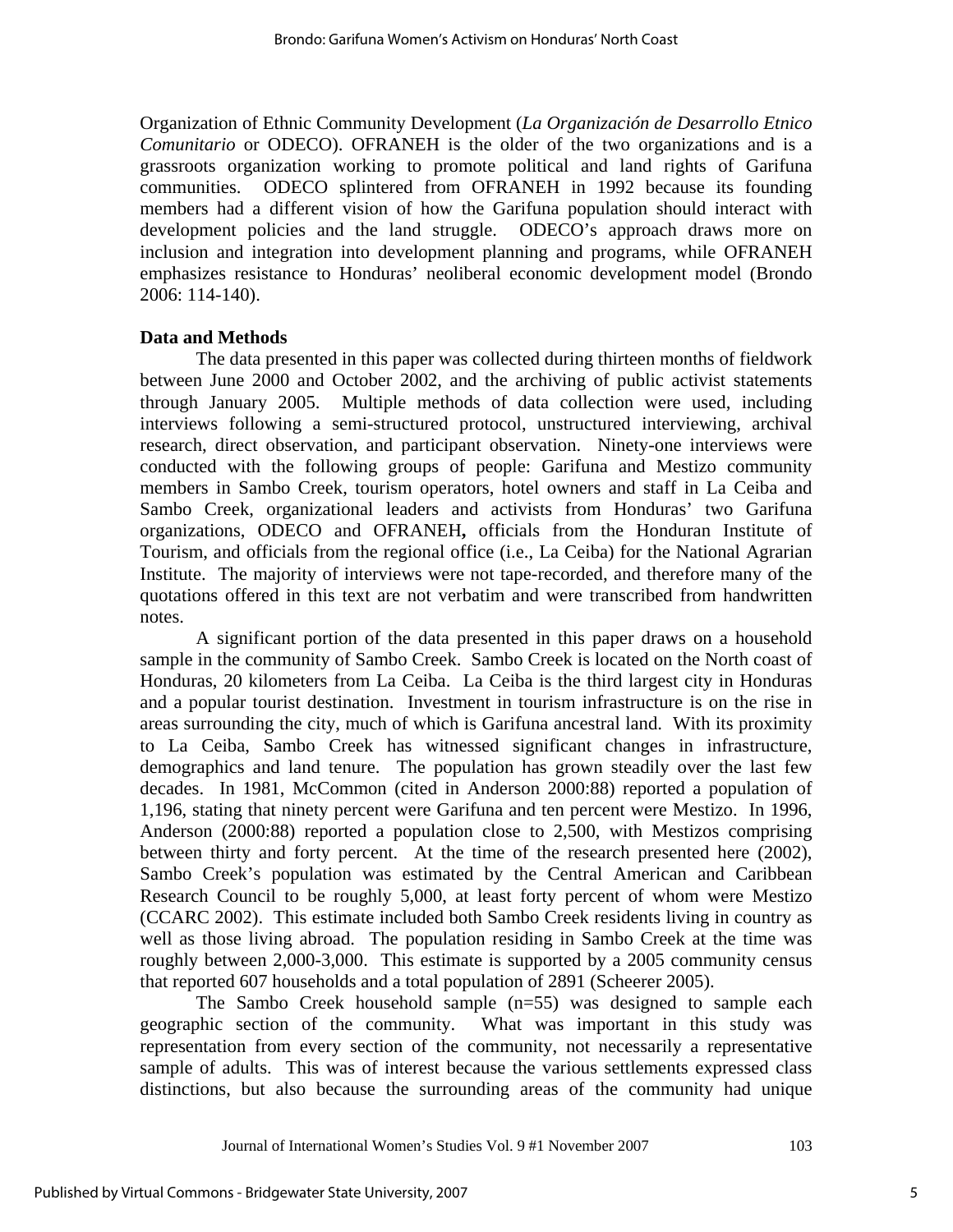histories in their transformation from cultivation land to living space. For example, the settlement called *Colonia Libertad* was donated to the community by the government and then the *Patronato* distributed plots to families without homes; some areas of *Colonia Suazo* that were once under cultivation were purchased and privatized by well-off community members; and, areas of *Corinto* were usurped through Mestizo encroachment and are now home to Mestizos of varying wealth.

Interviewees were recruited in approximately every fifth household. Within these household interviews, representation by age, gender, and ethnicity was ensured through a strategy of rotating interviews by gender and then by age group.<sup>10</sup> Despite an attempt to rotate between female and male adult members of the household, Sambo Creek has far more female permanent residents than men, and the sample was therefore weighed more heavily with women (i.e., 35 women and 20 men). This is because in certain areas of the community there were several consecutive houses without a male resident. Rather than leaving out large sections of the community, the woman head of household was interviewed.

## **Transnational Migration, Matrifocality, and Women's Connection to Land**

Migration has long been a part of Garifuna society, beginning with seasonal migration in Central America in the 1800s and early 1900s, and expanding to include migration to the United States since the 1950s (England 2000: 93). Research on Garifuna migration (e.g., Kerns 1983, Gonzalez 1988, and England 2000) suggests that poverty was not a motivating force behind their labor migration until recent decades. Rather, the Garifuna have used migration to obtain industrial goods and supplement their already adequate subsistence economy (England 2000:93). However, in recent decades, neoliberal economic reforms have resulted in uneven distribution of land, which has negatively impacted the Garifuna subsistence economy. The subsequent result is that transnational migration is now necessary and in many cases remittances from abroad is the sole income for Garifuna families remaining in Honduras.

The *Patronato* estimated that remittances from abroad serve as the only source of income for approximately fifty percent of households in Sambo Creek. Still others supplement wage labor with remittances. The Patronato's estimate is aligned with the data I collected: 59.57% of the households I interviewed were receiving money from family members who had migrated to one of Honduras' major cities (i.e., Tegucigalpa or San Pedro Sula) or to the United States. In Scheerer's 2005 household census, she found that 49.9% of all households in Sambo Creek were receiving remittances on a regular basis, and 94.6% of the remittances were coming from the United States (Scheerer 2005).

The migratory process in which more men leave natal communities than women has strongly influenced Garifuna society and culture such that women play important roles in the local economy, subsistence activities, and religious practices. Women are also responsible for teaching the language and cultural practices to future generations. Although it is generally expected for women to remain monogamous, men frequently have sexual relations with more than one woman, and it is not unusual for a man to have children by two or more women (Anderson 2000:76). Thus, many of the Garifuna homes

 10 Three age groups were sampled: ages 20-29; ages 30-50, and over 50 years of age.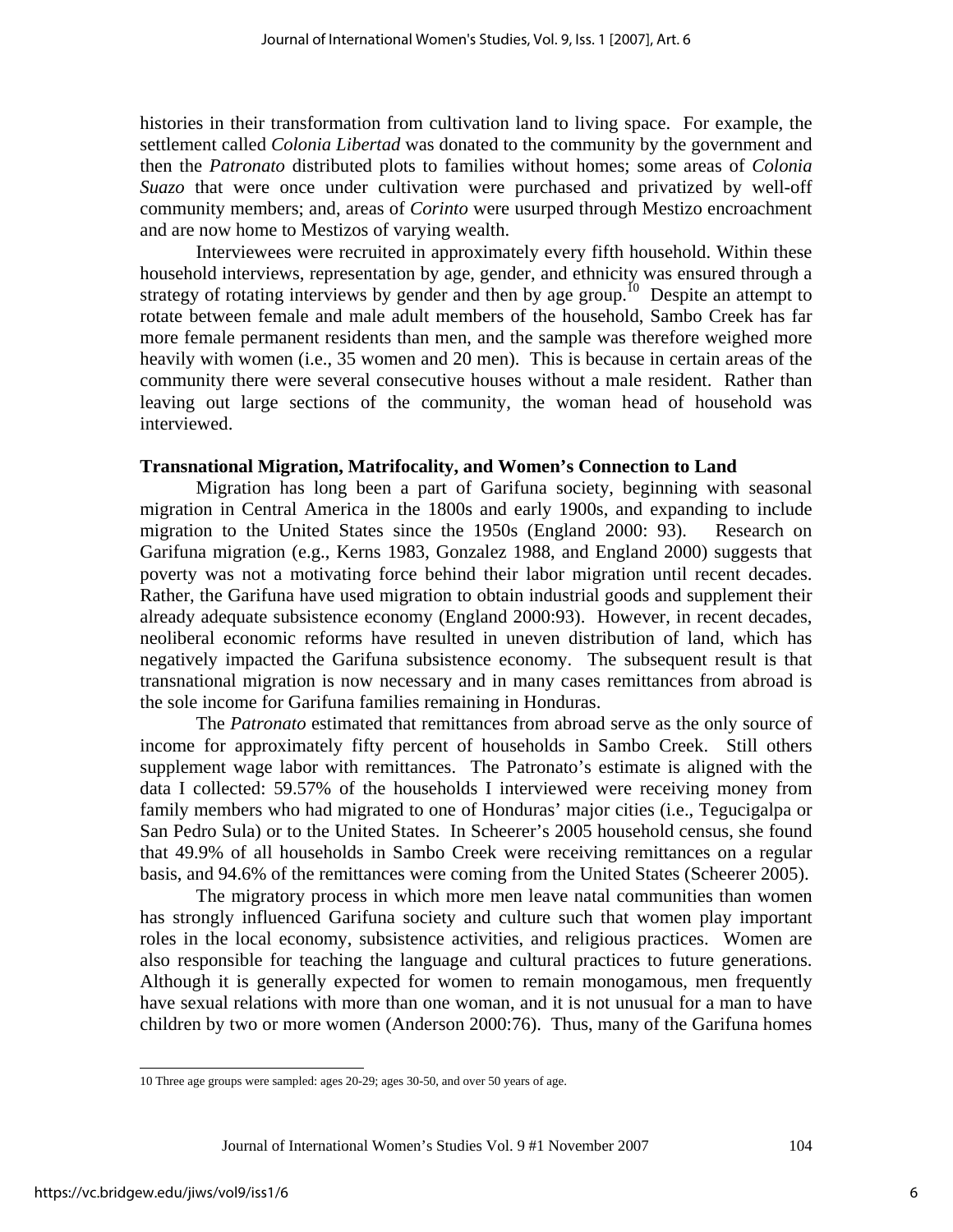in Sambo Creek consist of generations of women and their children; in short, women have come to form the stable core of Garifuna homes, communities, and culture (Kerns 1983, Gonzalez 1969). In 1988, Gonzalez (1988: 8-9) observed that among the Garifuna:

Women have become central, perhaps by default…if one were deliberately to set out to "feminize" an entire sociocultural system, there could be no other way than to remove the institutionalized male functions. In the seventeenth and eighteenth centuries, men alone hunted and fished, served as religious leaders, as warriors and as headmen. In the earliest days of migratory wage labor (eighteenth century) it was also a masculine endeavor, and one which led to both economic success and personal glory. But bit by bit these roles have been either removed from the Garifuna culture completely, or, as in the case of migration and religious leadership, women now participate as well. As one male informant put it in 1975 – there is nothing a man can do that a woman can't do as well or better…A basic feminist argument today is that the overall status of women in a society is related to the nature of the roles that they are allowed to fill. The Garifuna case is almost a mirror image of what has more often happened to women since the onset of the industrial revolution. That is, the roles assigned to men have been deleted or diluted to the point that men as a class seem somehow less important than women. The general situation which remains has struck many observers, themselves members of a different kind of social order, as being "matrifocal."

Within Honduras, Garifuna organizational leaders support Gonzalez, claming that Garifuna gender relations surpass Mestizo gender relations. In 2005, Thorne (nd.) was told by OFRANEH leadership that, unlike *ladino* men,

Garifuna men 'respect' the views of women and work in a mutually supportive way around community issues…that when Garifuna women meet, men are not excluded, but are often present, playing a supporting role and encouraging women's involvement.

Although it is true that women do hold a relative degree of power within the community, Sambo Creek has yet to have a female President of Patronato. Outside of the political sphere, women do serve as the core of the community and children become obligated to their mothers more so than to their fathers. In Anderson's (2000:76) description of gender relations in Sambo Creek, he notes:

When husbands are present, women still maintain their own spheres of social and economic power, particularly when their children become working adults. Children (male and female), typically develop close relationships to their mothers, maternal grandmothers and aunts and acquire obligations to support them through financial or practical means (i.e., helping build or repair a house, clearing a garden plot). They almost always speak in terms of sending money to their mother or building a house for their mother rather than for their parents, or, certainly, their father.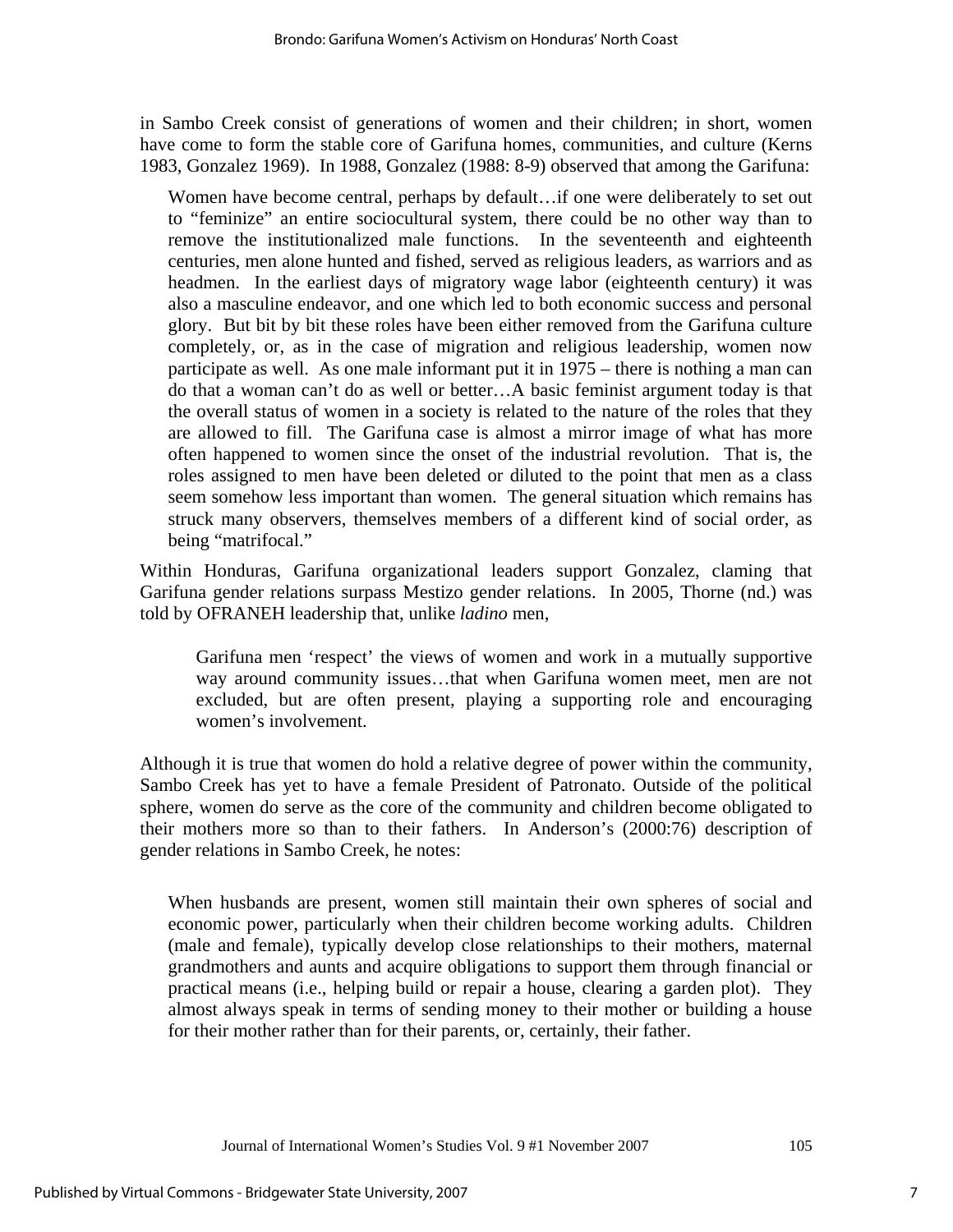Anderson's observations are in line with the property history data presented here, which was collected five years later. Interviewees spoke almost exclusively of mothers and grandmothers when providing home and property histories.

Garifuna women's activities connect them to community territory (land or sea) in a number of important ways. Women sow the land, care for and harvest crops, prepare food, and sell traditional food products. Access to land and sea are required for women to prepare traditional foodstuffs, such as *ereba* (casaba bread made from yucca), *machuca* (mashed green plantains served with a seafood and coconut-based soup), *pan de coco* (coconut bread), and other dishes. Foods are important in multiple contexts, including secular celebrations, everyday nourishment, and religious ritual (Gonzalez 1988:98). Women are also connected to the land and sea through their ancestral religion, *dugu*. There are various rituals that require access to the earth and sea in order to fulfill the requests of ancestors. The three main ancestral rites that are practiced are the *Amuyadahani* (bathing the spirit of the dead), the *Chugu* (feeding the dead), and the *Dugu* (feasting the dead), which all require feeding the ancestors traditional foodstuffs (Cayetano and Cayetano 1997). Re-enactment ceremonies marking the Garífuna settlement require access to land and sea, because ancestors arrive from land (Amerindians) and sea (Africans). Women play key roles in these ceremonies, preparing foods, singing, and performing gender-specific dances for the ancestors. A woman can fill the role of the *buyei* (shaman), who leads the ceremonies. While men's activities also connect them to the land and sea, it is still women who are cited as the responsible parties for teaching traditions to children.

## **Feminist Mobilization and Women's Land Rights in Honduras**

The 1970s and 1980s Latin American feminist movements were characterized by a broad agenda of equal rights for women, empowerment, and economic redistribution (Schild 2000, Barrig 2001). Feminist struggles centered on empowerment and consciousness-raising workshops (Alvarez 1998, Schild 2000) where women's "invisible" issues (e.g., domestic violence, health and reproduction) were addressed, thus fostering a sense of solidarity among women and a platform on which to move forward. Latin American feminist movements of this time also focused on ascertaining new institutional and legal frameworks to secure women's equal rights to men (Barrig 2001). In the 1990s, neoliberalism, structural adjustment programs, the decreased regulatory role of governments, and the increasing sovereignty of the market significantly altered feminist movements in Latin America. Women's ability to define the scope and content of the gender equality agenda has been replaced by institutionalized gender-equity agendas that are geared toward training women to access the market by encouraging women to rely on market-based solutions to all of their problems (Schild 2000). [Such is the way in which the World Bank and Honduran government are attempting to address gender inequity. For instance, the Honduran Social Investment Fund (FHIS) holds workshops in Garifuna communities to provide Garifuna women with hospitality training in preparation for receiving tourists, and the World Bank encourages indigenous groups to engage in handicraft production and ecotourism. All of these are market-based strategies that "sell" Garifuna women's indigenous knowledge and cosmology to consumers.]

Although women's land rights were addressed in all moments of international women's organizing, they only became a central issue in feminist movements in the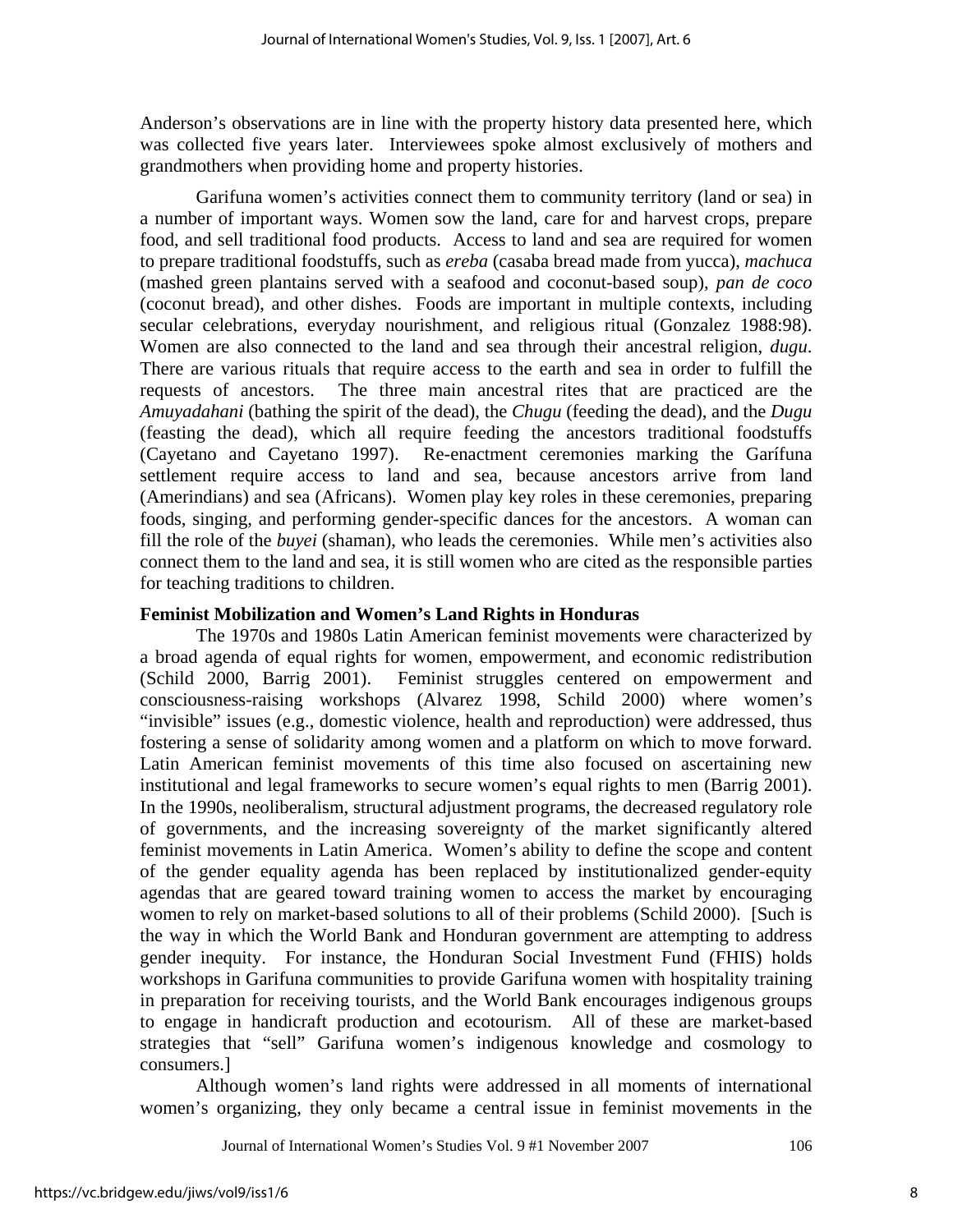1990s, influenced by the indigenous movement. By this time, nation-states were being tasked with establishing means through which gender equality in land ownership and use was ensured. It was in this time period that women's access and control over resources became internationally recognized, shifting from a focus on women's ownership as a means to increase productive efficiency to attention to productivity as an economic right of women. Women's landownership thus became thought of as a means to empowerment (Deere and Leon 2001: 32), an argument put forth Bina Agarwal's 1994 seminal book, *A Field of One's Own: Women and Land Rights in South Asia.* 

While still following strict neoliberal principles, the legislation passed in the 1990s departed from past agrarian laws that privileged men by designating the beneficiaries to be household heads, who were usually men. In the new legislation, landownership has been vested in all natural or juridic persons and both women and men may own land and be beneficiaries of state programs. The Honduran Agrarian Reform Law of 1991 explicitly states that men or women older than sixteen may be beneficiaries of state programs, regardless of their marital status. Additionally, the Honduran legislation makes it explicit that the peasant category expected to benefit from land distribution or titling efforts includes both *campesinos* and *campesinas* (Deere and Leon 2001:38-39). When you compare the neoliberal agrarian legislation to that of the past, it is now more gender-equitable. However, changes in legislation do not necessarily mean landownership is more egalitarian in practice.

Deere and Leon (2001:42) offer a gender comparison of beneficiaries of land titling since neoliberal agrarian reform in Honduras (the authors analyze data from 1995 to 1997), showing that men received 75% and women 25% of the titles granted. Deere and Leon explain that this number is low compared to other Latin American nations because in Honduras, there are no mandatory mechanisms of inclusion. Countries such as Chile and Ecuador saw a more even distribution of titles by gender (43% to women in Chile, 49% in Ecuador), which have mandatory mechanisms of inclusion, such as an explicit priority to titling poor peasant households headed by women. Honduras' law is gender-blind, which explains the lower percentage of women benefiting from land titling. However, Deere and Leon (2001: 44) point out that although these numbers are low in comparison with other countries, they are still markedly higher than in past reform periods when women represented only 3.7 percent of beneficiaries, perhaps a reflection of the international feminist agenda tricking down.

Although Honduran women in general are making some headway in terms of receiving private land titles in their names, Garifuna women are actually losing land rights as a result of neoliberal land titling programs. This is because while Honduran legislation (e.g., the LMA and PATH) recognizes women as producers, the laws are aimed at modernization, globalization and the privatization of the economy, and focused on the issuance of private land titles as opposed to communal land titles with matrilineally-based use rights. Garifuna women lack the conditions necessary to benefit from these laws – specifically, education, experience in a market system, access to credit, and investment capital. As the following data from Sambo Creek shows, the drive to privatize land has actually disempowered women (i.e., the counter effect of Agarwal's thesis). Garifuna women are now losing lands they held without legal title to both Mestizo and Garifuna men who are purchasing private titles.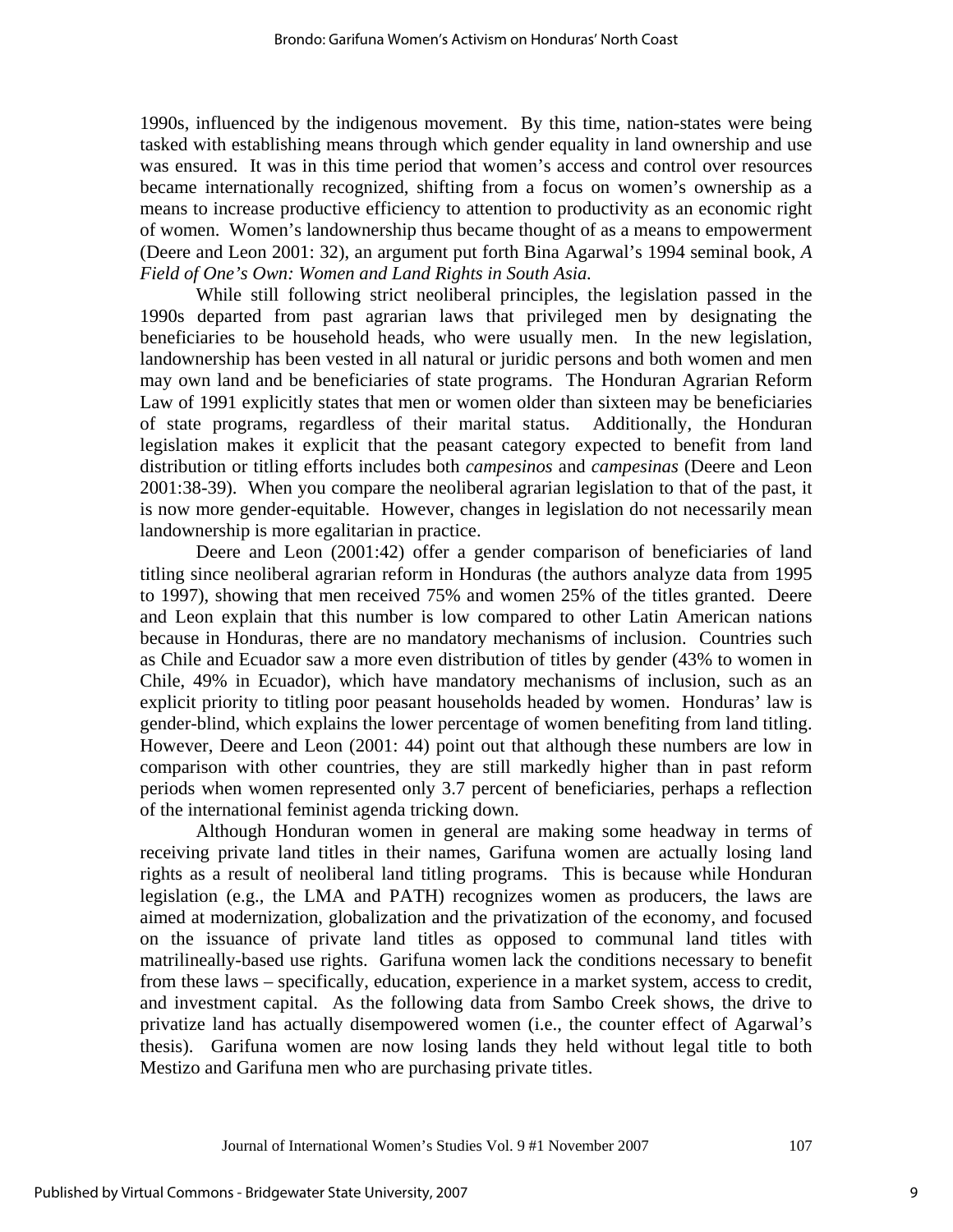#### **Garifuna Women's Land Loss: Stories from Sambo Creek**

 Historically, community members held use rights to communal land that they used for settlement and cultivation; use rights to both were typically passed through the maternal line. Prior to the 1980s, Sambo Creek's settlement was restricted to a small plot of land between the beach and the railroad tracks. The railroad was built in 1910 by the Vacarros Bros. Fruit Company, when they established banana plantations nearby. (These plantations were abandoned in the 1920s when disease destroyed the crops (Anderson 2000)). From initial settlement through the 1930s, the Garífuna cultivated the majority of the land immediately surrounding the community. When the banana companies withdrew in the 1930s, work as laborers on plantations and docks largely disappeared for Garifuna men, and women lost opportunities to sell food products and refreshments on the plantations. Wealthy Mestizos began to usurp the lands, including land used by the Garifuna for cultivation and harvest. According to local oral history, a Mestizo associated with the National Party of the President and dictator Tiburcio Carías Andino (1933-1949) appropriated a large portion of the community's cultivation lands to use as a cattle ranch (see also Anderson 2000). The elder Garifuna residents (i.e., 70 or older) that I interviewed recalled the National Party representatives and La Ceiba police forcibly removing Garífuna farmers from these lands. The appropriated lands included what are now known as *Colonia Libertad, Colonia Sua*zo, and *Corinto*. Much of the land remained unused throughout the years, passing through the hands of cattle ranchers and other powerful outsiders.

In the late 1970s, community activists began petitioning the National Agrarian Institute (INA) for the recuperation of their illegally seized lands. During that time, Felipe Suazo,<sup>11</sup> a wealthy Garífuna resident, bought a large portion of this land (i.e., what is now Colonia Suazo and Corinto) from a Mestizo owner who was threatened with losing the entire plot to the community. According to McCommon (cited in Anderson 2000:87), Suazo divided and sold this land to individuals on the condition that they build cement homes with zinc roofs. The costs imposed by this conditionality prevented those who most needed land from obtaining it, and as a result, the area is starkly differentiated from the rest of the community, with large, well-built homes and gated yards of the welloff Garífuna (who are typically those who have worked for many years in the United States). Sixteen percent of households surveyed (9 of 55) obtained their land through a private purchase exchange with Suazo.

Interviews and informal conversations revealed that some poor Garifuna families lost their land to Felipe Suazo through a loan process. Six individuals told me that they heard stories of women signing over their family's cultivation plot to Suazo in exchange for food, medicine, shoes, or other necessary supplies.<sup>12</sup> When they could not pay back

Journal of International Women's Studies Vol. 9 #1 November 2007 108

 11 Pseudonyms are used for all names and some identifying details left out to protect the anonymity of individuals. However, I am using correct names for stories that have been documented and publicly published (e.g., the stories of Suazo, Sampson, and Castillo are published cases. See for example, Anderson 2000; CCARC 2002.).

<sup>12</sup> Community residents reported that it was not uncommon for individuals to use their cultivation plots as collateral. A neogitated fee to the President of Patronato could secure an stamped document from the Patronato authenticating individual rights to a plot. This document could be used to file for a private land title with the municipality. This process reportedly was how much of Sambo Creek's land came to be held under private land titles, even land that was originally held in common (although lacked a communal land title).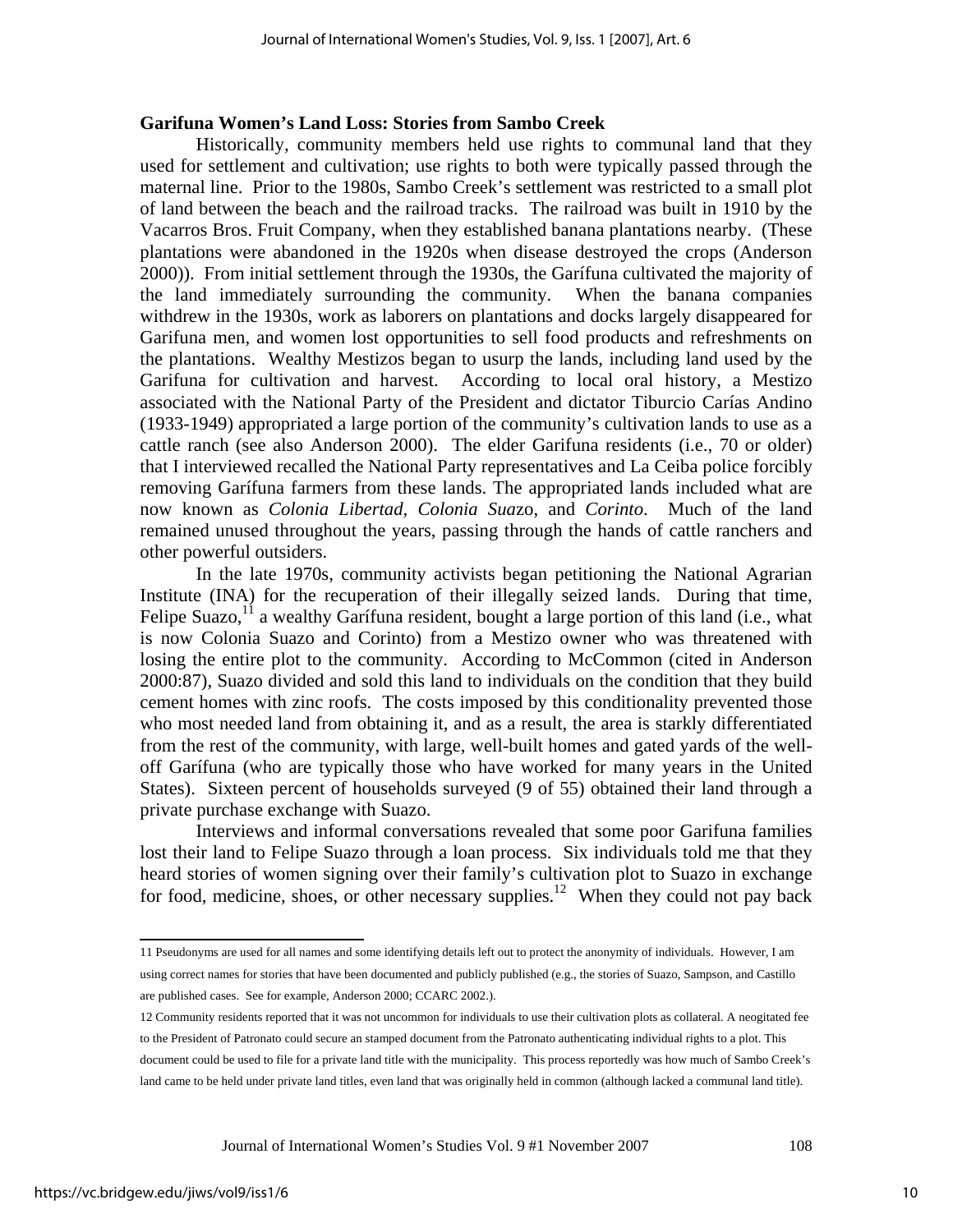the money they owed for the items, he took control of the land. For example, one young man told me that his mother sold his family's land for 100 *lempiras*, so that she could buy his sister a pair of shoes, leaving he and his siblings without an inheritance. Exchanges such as these facilitated privatization of communal lands.

In 1982, the community succeeded in recuperating some of their illegally seized and lost land. They secured rights under a communal title to what is now *Colonia Libertad.* The land was recovered via the National Agrarian Institute after several years of community petitioning (petitioning began in the late 1970s). The *Patronato* was given authority to divide and distribute the land amongst landless community members, and Garífuna and Mestizo residents entered a lottery to receive individual plots. Although the land was originally envisioned to be dedicated at least in part to cultivation, it has become primarily a residential area (see also Anderson 2000). Today much of the land has been furthered divided and sold as private land. Seventy-one percent households surveyed (39 of 55) reported living on private land, even though all of these homes were located within the confines of the 1997 communal land title. Significantly, the rules of communal landholding and use rights apply only to land that was not previously privately titled. Nearly 100% of the land within the boundaries of the 1997 land title had already been privatized, making the title useless in the community's eyes.

Two sets of evidence demonstrate that the trend towards privatization has been gendered. First, survey data on homeownership and inheritance patterns reveals that Garifuna women were more likely to control use rights to both household settlement plots and cultivation plots. Recall that historically households were located in the center of the community (i.e., between the beach and railroad tracks), and cultivation land was in the surrounding area, or what is now the settlements of *Colonia Libertad, Colonia Suazo*, and *Corinto.* In the 2002 household survey, women were reported more often than men to be homeowners. Of the fifty households for which data was collected on homeownership, thirty (60%) were reported to be female-owned (all but two of whom were Garifuna), twelve (24%) were reported to be male-owned, and eight (16%) were reported to be jointly owned. Of the twenty-six Garifuna female interviewees, fifteen (58%) reported living on land they inherited matrilineally. The other eleven women lived on purchased land in *Colonia Suazo* or donated land in *Colonia Libertad*, but prior to obtaining their own plot, they all reported living in the homes of female relatives, supporting a trend of female homeownership. The means by which male homeowners acquired plots further supports the tradition of matrilineal inheritance and that men were largely responsible for the private land sales of cultivation plots. Three of the men who were reported as homeowners bought their homes from women, two lived on donated land (*Colonia Libertad*), and two others bought their land from Suazo and Fernandez.

The second set of evidence that supports the gendered nature of privatization is oral stories surrounding loss of cultivation plots. Every Garifuna individual interviewed (in household surveys and oral histories) reported accompanying their mother and/or grandmother to the mountain or *Corinto* area to tend to or harvest crops and fruits. While it is true that men also participated and continue to participate in agriculture, female ancestors were mentioned most often in stories of land loss. Seventy-four percent of my interviews contained statements like the following.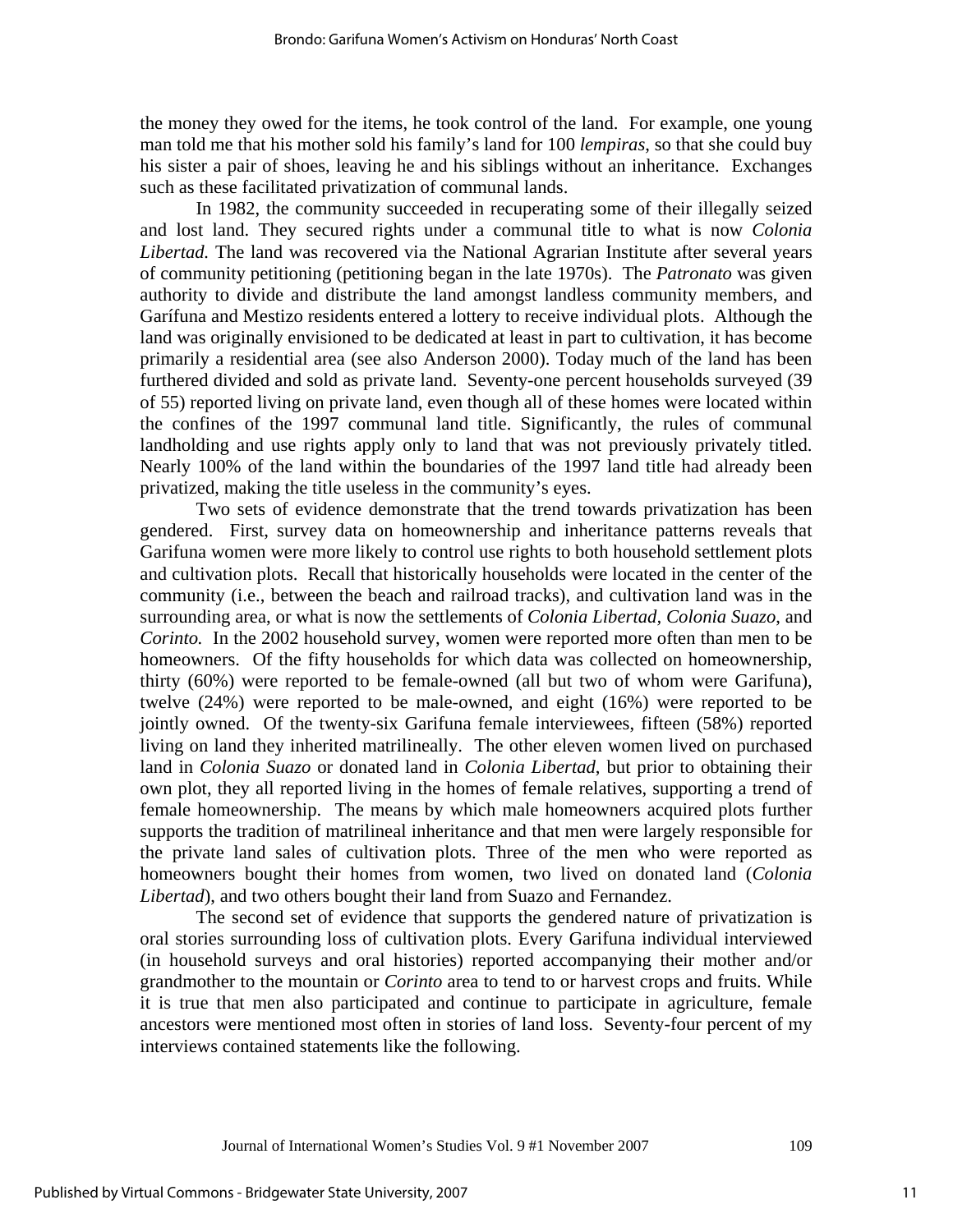I remember very well going to the mountain with my grandmother. We'd go early, while it was still dark. We would cross the road and go through the woods to get to our plot. One day we got there and a man was there saying that it was his. He said that Valentin<sup>13</sup> [a member of the Patronato] sold it to him for 70 lemps<sup>14</sup>! I was so mad, but I couldn't do anything because I was little. And my mom didn't do anything and neither did my aunt. I was so angry! For 70 lempiras! (*25-year-old Garifuna woman;* author's translation from Spanish*.*)

My grandma said that all that is here…all of these haciendas and where the hotels are now…it was all cassava. My grandmother planted yuca there during her lifetime. But people came and threatened them, telling them that they had to leave or sell…they were scared and didn't know how to defend themselves… (*Garifuna woman age 32;* author's translation from Spanish)

After listening to such comments, I followed with direct queries for concrete examples of stolen lands. This 46-year-old Garífuna woman provided an example:

When I was a girl, we worked the land with my mother. This was a long time ago. We would get up at 4:00 or 5:00 in the morning and go to the other side of the road to collect the cassava, plantains, guineo…When I was around 39, I stopped planting. We had to stop because people moved in on the land and robbed us of the land. Sampson, for example. He was a teacher here in our school. [Therefore] we trusted him. He went around to all the parents of the school and collected our signatures, about 500 or so, asking us all for ten lempiras so that we could get [potable] water. We all agreed and we trusted him. But he ended up stealing the land from the people (Garifuna women, age 46; author's translation from Spanish).

The story of Mr. Foráneos Caso Sampson trickling the community by alleging that community members were signing a petition to bring in external aid for local development projects was well known. Most of those whom I interviewed recalled this petition, saying Sampson went around to the mothers of school-age children, claiming that he would bring potable water to the community. Later, Sampson returned with documentation citing his ownership over a significant track of land in Corinto. This land is now private. The case of Sampson having obtained land through irregular processes, unlike the following, has yet to be taken up in court.

In 2002, at the time of the research presented here, the most contentious conflict was over the lands of Castillo, a politically connected Mestizo who had illegally extended his holdings with private gates and hired a watchman to guard the land. Community members were prohibited from crossing the land to access the sea or river. Many stories circulated in the community regarding how Castillo obtained the land. Abuse of power and authority, exploitation of Garífuna poverty, and racial discrimination were central themes in these stories. Marta, a 35-year old Garífuna woman had heard the story from her grandmother:

Journal of International Women's Studies Vol. 9 #1 November 2007 110

 13 A pseudonym – refer to footnote 11 for pseudonym usage.

<sup>14</sup> Slang for lempira, the Honduran currency.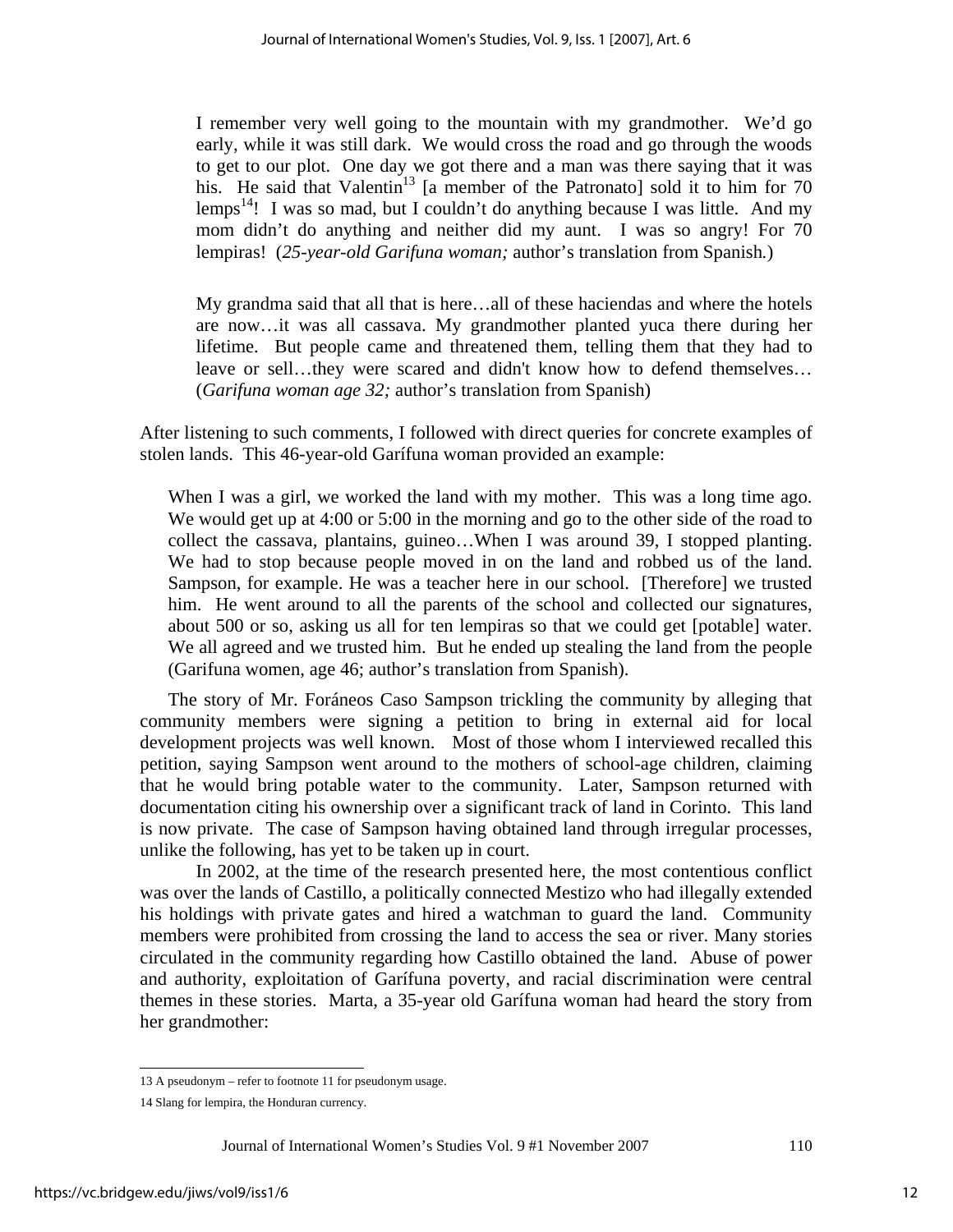In the land of Castillo there was a Garífuna woman that was the original owner of this land. A neighbor's pig came into her lands and was destroying the land, eating her yuca. She hit the pig, but then the neighbor got mad at her and she became frightened, and ended up abandoning her lands out of fear. Afterwards, this neighbor took the woman's lands and passed the land to their kids and then to their grandkids. Eventually the land was lost (author's translation from Spanish).

Notice that the original owner was cited to be a woman. Women were the central victims even in stories told by men. The following is an example.

Consesa Buity was the original owner. She did not have any money, and she did not sell the lands. What happened was that her husband died and she didn't have money to pay for his coffin. At that time a coffin cost 7.50 lempiras. Miguel Fernandez bought the coffin on loan for her land. But then Consesa died and her daughter was afraid of Fernandez, so she did not recuperate the lands. So after time Fernandez sold the land to Castillo, about 25 years ago. Flores was a lawyer and so he worked on the papers to do this process (author's translation from Spanish).

Stories such as these circulated among the community as to how Fernandez and then later Castillo came to own the land in Corinto. According to a report from the CCARC (2002), the land passed first to Suazo, the local storeowner and moneylender who later sold it to Fernandez.

The above stories and the accounts of Suazo's land ownership and subsequent sales to outsiders reveal that what is taking place in Sambo Creek is more complicated than Mestizos exploiting Garífuna through physical threat and political sway. Although it is true that much of the community's ancestral lands are now in the hands of Mestizos and foreigners, Suazo, a Garífuna man, facilitated some of this transition. Stories of land loss center around women because land loss, whether to a Mestizo or to another Garifuna (like Felipe Suazo) is a process by which women have lost resources to men.<sup>15</sup>

The migratory pattern which takes more men than women out of Sambo Creek in search of wage labor leaves a disproportionate number of women and elders behind to care for children. For women who do not have partners working elsewhere who send back remittances, their most valued resource is their land. When a woman is faced with dire situations, like the need to buy her child food, shoes, school supplies, or medical attention, she will trade her only resource, land. Moreover, as women see land prices skyrocketing (by local standards), some sell their plots for quick cash.

## **Garifuna Women's Activism and the Limitations of Indigenous Rights Discourse**

While Garífuna men are making arguments similar to those this section presents from female activists, my focus is on Garifuna women. Casting our gaze here is

 15 It is important to note that Suazo was not perceived of as a ruthless landowner by any means, and was held in high regard by residents. Elsewhere I discuss how comparisons of average purchase prices support what residents claimed about Suazo's land sales – that is, "he looked after the Garífuna community" by buying their ancestral lands back from the Mestizo who claimed them and then selling it back to the Garifuna at a low cost (Brondo 2006: 148-153). Yet, this does not deny the fact that through land sales in general, including Suazo's, the trend in property movement was from female to male hands.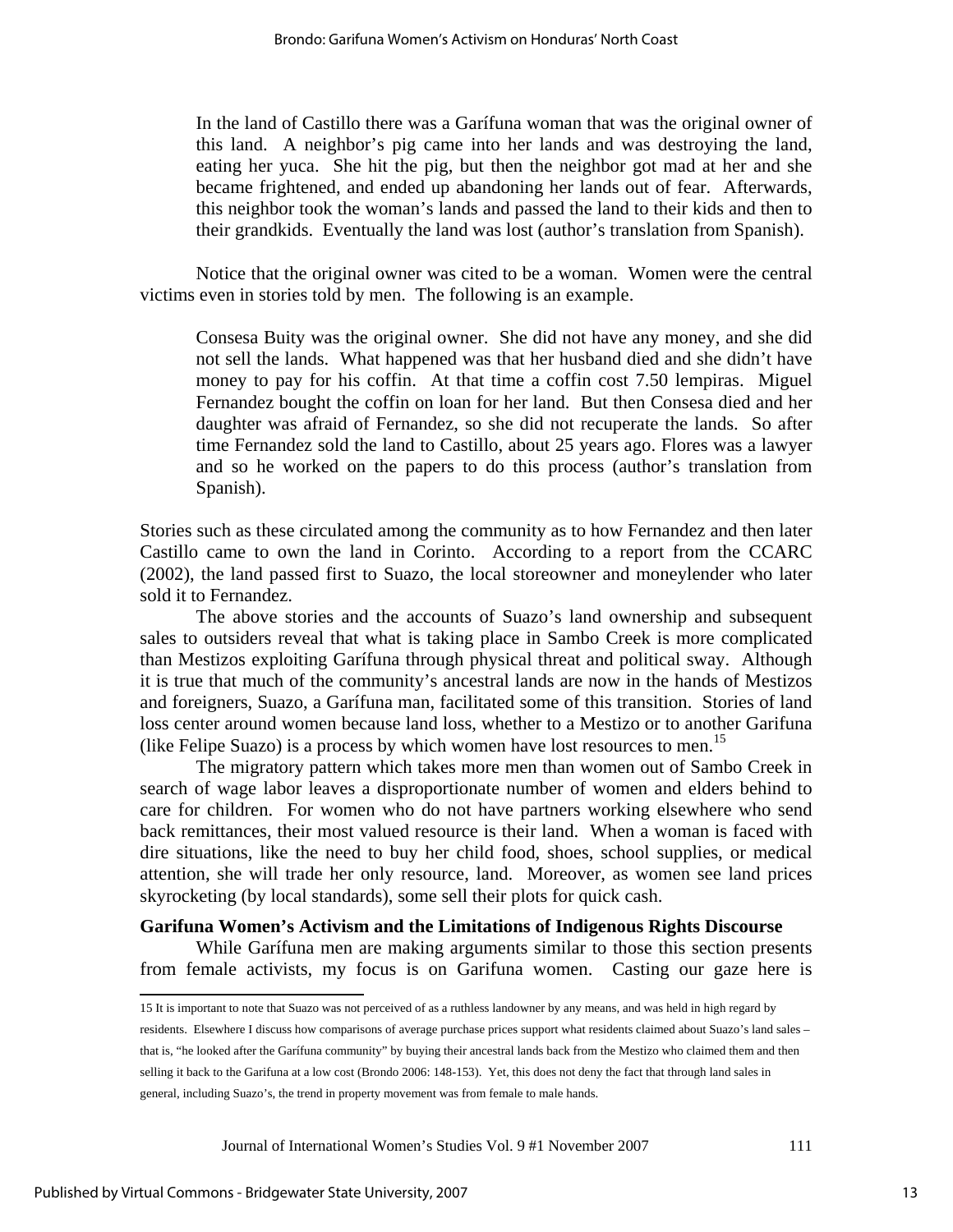important for two reasons. First, Afro-descendant women are frequently overshadowed within black movements, which are typically led by men  $(Safa 2004).$ <sup>16</sup> Second, Garifuna women, who in the past were said to "avoid" politics are currently full center in Garifuna mobilization. With regard to gender and Garifuna politics, Francesa Gargallo (2005) recently argued:

… we, as women, feel slightly apprehensive about politics because we identify it with practices of representative democracy from which we are left out. In fact, politics for Garifuna women rather than being a "man's thing" has a different feeling; it is a way to organize through actions that belong to a world that is neither feminine nor truly Garifuna. It is interesting to note that Garifuna women regard "politics" (or the dominant values that identify with it) only as something useful, such as a possibility to work or to showcase their artistic activities, and only after they have finished their work at home (Gargallo 2005:154).

Gargallo suggests that Garifuna women avoid politics because it is an arena that they do not identify with, finding themselves more closely associated with matters of the home. If we take this as factual, one could easily extrapolate that since Garifuna communities are matrifocal, a woman's responsibility is not just to her household, but also to her community. Therefore, once community well-being becomes threatened, Garifuna women are forced into the "political." And so, in the case of this study, Honduran Garifuna women have been moved, by circumstance, into action to defend their land.

Women fill important positions in both Honduran Garifuna organizations. Women constitute half of ODECO's leadership positions, including the organization's legal advisor in charge of all matters surrounding Garifuna land rights. Women are also heavily present in OFRANEH, with their two topmost positions held by women. OFRANEH's female leadership has become internationally renowned. Despite the centrality of women in Garifuna organizations, and what seems a clearly gendered resource struggle (with women losing land to men), the gendered nature of the land struggle is glossed over or hidden in Garifuna mobilization. The work of some scholars (Deere and Leon 2001; Richards 2005) has shown that the implication of these broadened spaces is that gender can get lost, and gender issues become subordinated or downplayed in order to advance other, more universal goals of a particular movement. Warren and Jackson (2002:29) discuss this as a collision between international development discourse and local expectations where indigenous groups must repackage their concerns and identities in order to access wider audiences and resources.

The indigenous rights movement, and discourse that surround it, provide the Garifuna with powerful legal tools to reclaim lost territory within the context of development agendas. Mobilizing as indigenous peoples, therefore, has been a very

 16 Despite the growing number of Afrodescendent women involved in Latin American NGOs and ethnic organizations, there has been very little written on this topic. Most of the literature that is available is focused on South America, and Brazil in particular (e.g., Pitanguy 2002, Baldez 2003).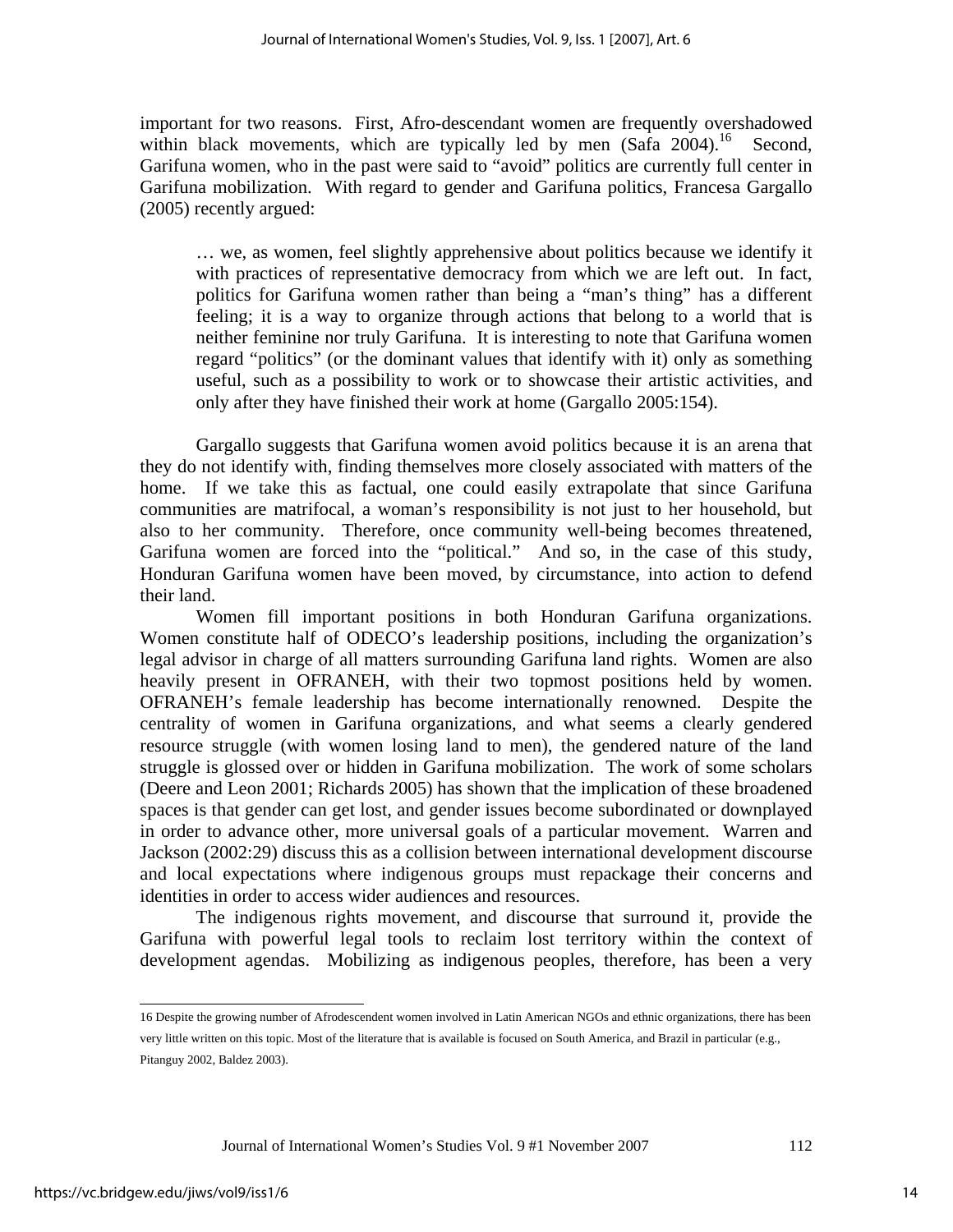effective strategy in gaining international recognition and support for a "local" struggle. However, unifying as indigenous peoples first and foremost has meant the differences in how Garifuna women and men experience land loss and privatization go unrecognized.

Additionally, a common occurrence in cases where gender differentials are subordinated to unify indigenous identity is that women become essentialized. Indigenous women are valorized for their role in the reproduction of indigenous culture and as the main agent of socialization (Moya 1987 quoted in Deere and Leon 2006:51). Taken together, the following two quotes from OFRANEH's female activists illustrate these processes. The first quote is excerpted from an interview I conducted in 2000 with a key figure from OFRANEH that was focused on the organization's position regarding the national development agenda. The second is an excerpt from a 2002 statement issued to former President Ricardo Maduro demanding territorial recognition (OFRANEH 2002).

Development can destroy and most often does destroy culture, customs, folklore, and spirit...For example, many people think putting latrines in pueblos is development. It isn't enough. The communities need sustainability, education, sources of food… Some people think that the Garífuna communities that do not have electricity need it, thinking this is development. But I disagree. Electricity isn't automatically development. Our communities have certain traditions because we do not have electricity. Women all gather together at night to talk beneath the moon. If you bring electricity to their community, they will stop, and this will destroy their traditions. Their kids will be watching television all the time (author's translation from Spanish).

…of the 48 communities in which you'll find our population…28 of them are within protected areas or tropical zones. This is a clear signal of the role that we have played in the conservation of natural resources and how our traditional knowledge is essential in the management of coastal and marine ecosystems. Unfortunately, our lack of territorial and ecological control has resulted in agricultural colonization…The erosion of biodiversity and the destruction of ecosystems affect the development of the tourist industry, as it depends in great measure on the supply of this country's environmental and cultural wealth. To date, Garífuna communities have preserved the traditional culture of our people, which was declared last year by UNESCO as "the cultural patrimony of humanity."...we can play an essential role in strengthening the processes of nature conservation and implementing new ways of obtaining foreign currency, such as tourism...(OFRANEH 2002; author's translation from Spanish).

In the first statement "development" is contrasted with cultural survival, and women's traditions (e.g., sharing stories with their children under the moonlight) are drawn out as playing a key role in teaching Garifuna culture to future generations. These arguments adopt international indigenous rights discourse which tend to essentialize women as bearers of culture and responsible for the survival of the Garifuna people. They also adopt international development discourse which pits development (read: modernity) against a static indigenous community (read: tradition). By representing their struggle in this way, women's traditions – such as talking beneath the moonlight, the making of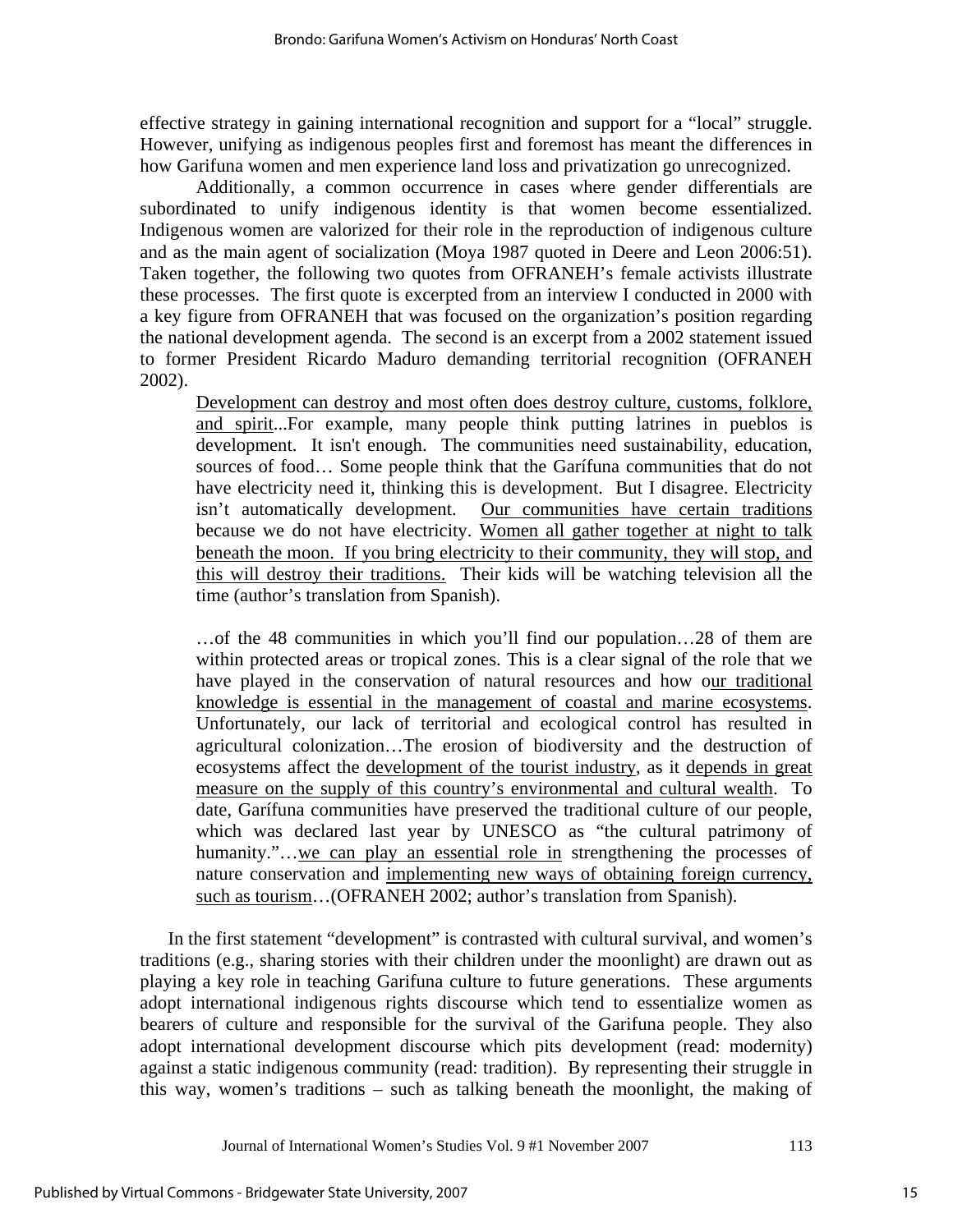*ereba* or *machuca*, dancing *punta*, or enacting the *dugu* – are implicitly assumed to be the transmitters of "culture." OFRANEH's female leadership signals to the nation-state that Garífuna women's knowledge is central to Honduras' successful development of cultural and ecotourism initiatives, and points towards the international resolutions (e.g,. ILO 169, UNESCO's recognition of the Garifuna "intangible cultural heritage") that validate this relationship. While women's traditions are implicit in the activist's demand for territorial recognition (as they are tied to "cultural survival"), the gendered nature of the loss of territories goes unsaid.

## **Conclusion**

 This article has shown that contrary to past claims that "Garifuna women avoid politics," Honduran Garifuna women are deeply embedded in political struggles (so much so that they have taken bullets). While Garifuna women have indeed moved into the political sphere, it serves to note that their organizing efforts have yet to engage with the gendered dimensions of the land struggle and how shifts in coastal land ownership (past and current) affect men and women differently. The explanation for this omission could be found in one or more of the following observations.

 The omission of the gendered nature of the land struggle may be a symptom of the infancy of Garifuna mobilization and the fact that Garifuna women are only just now sorting through their mobilization strategies. But perhaps more accurately, the lack of explicit attention to gender may reflect a broader reality about the way in which indigenous rights struggles are framed. Generally speaking, collective action in indigenous movements is generated by an emphasis on shared ethnic identity, and gender and class differences are often ignored or overlooked. However, in this moment, the adoption of an indigenous rights approach by Garifuna activists is likely the most effective resistance strategy. International audiences and funding agencies are currently concerned with "cultural survival," and therefore organizations like OFRANEH or ODECO increase their opportunities for funding and publicity by placing their struggle squarely in the indigenous rights movement. Gender is hidden in the broader struggle for Garifuna rights as indigenous peoples, because it is gender that cuts within the indigenous movement, with Garifuna men (in some cases benefiting from Garifuna women's land loss).

## **Works Cited**

- Alvarez, Sonia E. 1998. Latin American Feminisms "Go Global": Trends of the 1990s and Challenges for the New Millennium. *Cultures of Politics, Politics of Cultures: Re-Visioning Latin American Social Movements.* Boulder: Westview Press, pp. 293- 324.
- Anaya, James S., 1996, *Indigenous Peoples in International Law*, New York: Oxford University Press.
- Anderson, Mark, 2000, *Garífuna Kids: Blackness, Modernity, and Tradition in Honduras,* PhD Thesis, University of Texas at Austin.
- Anderson, Mark, 2005, 'Garifuna Politics and Indigenous Rights in Honduras' paper presented at 2005 Latin American Studies Annual Meetings.
- Baldez, Lisa., 2003, 'Women's Movements and Democratic Transition in Brazil, Chile, East Germany, and Poland,' *Comparative Politics.* 35(3): 253-272.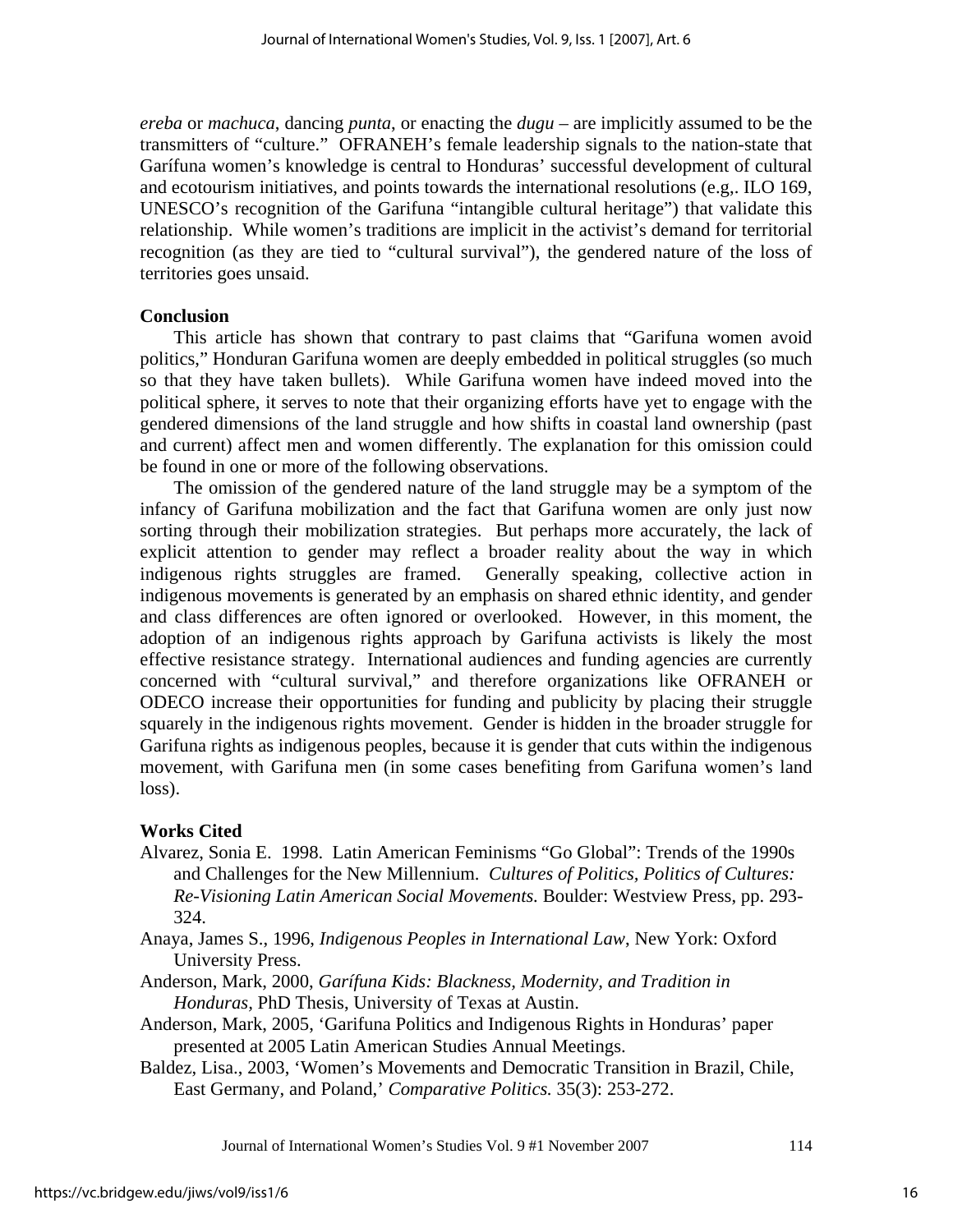- Barrig, Maruia. 2001. Latin American Feminism: Gains, Losses, and Hard Times. *NACLA.* 34(5): March/April.
- Brondo, Keri, 2006, *Root, Rights and Belonging: Garifuna Indigeneity and Land Right on Honduras' North Coast,* PhD Thesis, Michigan State University.
- Brondo, Keri Vacanti and Laura Woods, 2007, 'Garifuna Land Rights and Ecotourism as Economic Development in Honduras' Cayos Cochinos Marine Protected Area,' *Ecological and Environmental Anthropology.* 3(1): 2-18.
- Cayetano, Sebastian and Fabian Cayetano, 1997, *Garífuna History, Language and Culture of Belize, Central America and the Caribbean. Bicentennial Edition April 12th 1797-1997*, Belize.
- Cayetano, Marion and Roy Cayetano, 2005, 'Garifuna Language, Dance, and Music A Masterpiece of the Oral and Intangible Heritage of Humanity. How Did it Happen?' in Joseph O. Palacio (ed.), *The Garifuna A Nation Across Borders: Essays in Social Anthropology,* Belize: Cubola Books. Pp. 230-250.
- Central American and Caribbean Research Council (CCARC), 2002, *Informe Comunidad de Sambo Creek.* Unpublished report.
- Deere, Carmen Diana and Magdalena Leon, 2001, 'Institutional Reform of Agriculture under Neoliberalism: The Impact of Women's and Indigenous Movements' in *Latin American Research Review*, 36(2): 31-63.
- England, Sarah, 2000, 'Negotiating Race and Place in the Garifuna Diaspora: Identity Formation and Transnational Grassroots Politics in New York City and Honduras' in *Identities: Global Studies in Cultural and Power,* 65(1): 5-53.
- England, Sarah and Mark Anderson, 2004, '¿Auténtica Cultura Africana en Honduras? Los Afro-centroamericanos desafian el mestizaje indo-hispánico hondureño,' in Charles Hale, Jeffrey Gould and Darío Eurque (eds.) *Memorias del Mestizaje*. Antigua, Guatemala: Centro de Investigaciones Regionales de Mesamérica.
- Gargallo, Francesa, 2005, 'Garifuna: A Culture of Women and Men' in Joseph O. Palacio (ed.), *The Garifuna A Nation Across Borders: Essays in Social Anthropology,*  Belize: Cubola Books. Pp. 137-158.
- González, Nancie L., 1969, *Black Carib Household Organization*, Seattle: University of Washington Press.
- González, Nancie L., 1988, *Sojourners of the Caribbean: Ethnogenesis and Ethnohistory of the Garifuna,* Urbana: University of Illinois Press.
- Gordon, Edmund T. and Anderson, Mark, 1999, 'The African Diaspora: Toward and Ethnography of Diasporic Identification,' *Journal of American Folklore,*  112(445):282-296.
- Human Rights First., 2005, Garífuna Indigenous Activists Under Attack in Honduras. November 23, 2005.
- Kerns, Virginia, 1983, *Women and the Ancestors: Black Carib Kinship and Ritual,*  Urbana: University of Illinois Press.
- Lâm, Maivân Clech, 2004, 'Remembering the Country of Their Birth: Indigenous Peoples and Territoriality,' *Journal of International Affairs*. 57(2):129150
- Lopez-Pereira, Miguel A. and John H. Sanders, 1992, 'Economics of erosion-control and seed-fertilizer technologies for hillside farming in Honduras,' *Agricultural Economics,* 11(2-3): 271-288.
- Moya, Ruth, 1987, 'Educación y mujer indígena en el Ecuador.' Paper presented to the